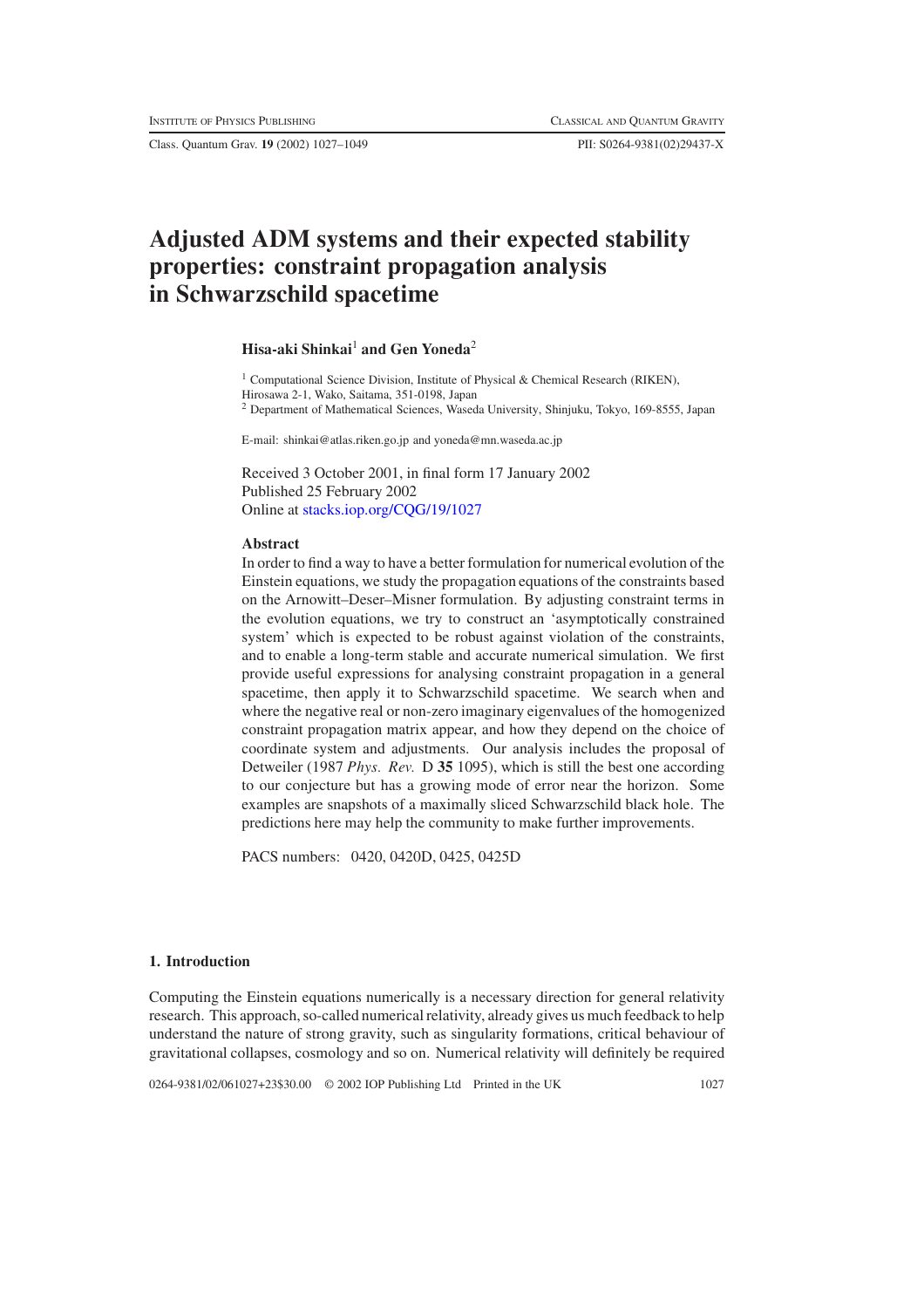in unveiling gravitational wave phenomena, highly relativistic astrophysical objects, and might be the only tool to discuss different gravitational theories or models [1].

There are several different approaches to simulate the Einstein equations, the most robust among them being to apply  $3 + 1$  (space + time) decomposition of spacetime, which was first formulated by Arnowitt, Deser and Misner (ADM) [2] (we refer to this as the 'original ADM' system). The current important issue in the  $3 + 1$  approach is to control long-term stability of time integrations in simulating black hole or neutron star binary coalescences. So far, the use of fundamental variables  $(g_{ij}, K_{ij})$ , the internal 3-metric and extrinsic curvature, has been the most popular approach [3] (we refer to this as the 'standard ADM' system). In recent years, however, many groups report that another re-formulation of the Einstein equations provides more stable and accurate simulations. We try here to understand these efforts through 'adjusting' procedures to the evolution equations (that we explain later) using eigenvalue analysis of the constraint propagation equations.

At this moment, there may be three major directions to obtain longer time evolutions. The first is to use a modification of the ADM system that was developed by Shibata and Nakamura [4] (and later remodified by Baumgarte and Shapiro [5]). This is a combination of the introduction of new variables, conformal decompositions, rescaling the conformal factor and the replacement of terms in the evolution equation using momentum constraints. Although there are many studies to show why this re-formulation is better than the standard ADM, as far as we know, there is no definite conclusion yet. One observation [6] pointed out that to replace terms using momentum constraints appears to change the stability properties.

The second direction is to re-formulate the Einstein equations in a first-order hyperbolic form  $[7]$ <sup>3,4</sup>. This is motivated from the expectation that the symmetric hyperbolic system has well-posed properties in its Cauchy treatment in many systems and also that the boundary treatment can be improved if we know the characteristic speed of the system. We note that, in constructing hyperbolic systems, the essential procedures are to adjust equations using constraints and to introduce new variables, normally the spatially derivatized metric. Several groups report that the hyperbolic formulation actually has advantages over the direct use of the ADM formulation  $[9-12]$ . However, it is also reported that there are no drastic changes in the evolution properties *between* hyperbolic systems (weakly*/*strongly and symmetric hyperbolicity) by systematic numerical studies by Hern [13] based on Frittelli–Reula formulation [14], and by the authors [15] based on Ashtekar's formulation  $[16–18]$ <sup>5</sup>. Therefore, we may say that the mathematical notion of 'hyperbolicity' is not always applicable for predicting the stability of numerical integration of the Einstein equations (see also section 4.4.2 in [1]). It will be useful if we have an alternative procedure to predict stability including the effects of the non-principal parts of the equation, which are neglected in the discussion of hyperbolicity.

The third is to construct a robust system against the violation of the constraints, such that the constraint surface is the attractor. The idea was first proposed as '*λ*-system' by Brodbeck *et al* [21] in which they introduce artificial flow to the constraint surface using a new variable based on the symmetric hyperbolic system. This idea was tested and confirmed to work as expected in some test simulations by the authors [22] (based on the formulation developed by

<sup>&</sup>lt;sup>3</sup> We note that rich mathematical theories on PDEs are obtained in a first-order form, while there is a study on linearized ADM equations in a second-order form [8].

See other references in  $[15]$ , and the most recent study  $[12]$ .

<sup>5</sup> Recent [19] reports that there is an apparent difference on numerical stability between these hyperbolicity levels, based on Kidder–Scheel–Teukolsky's reformulation [12] of Anderson–York [20] and Frittelli–Reula [14] formulations. Their example is the case where the non-principal part is vanishing.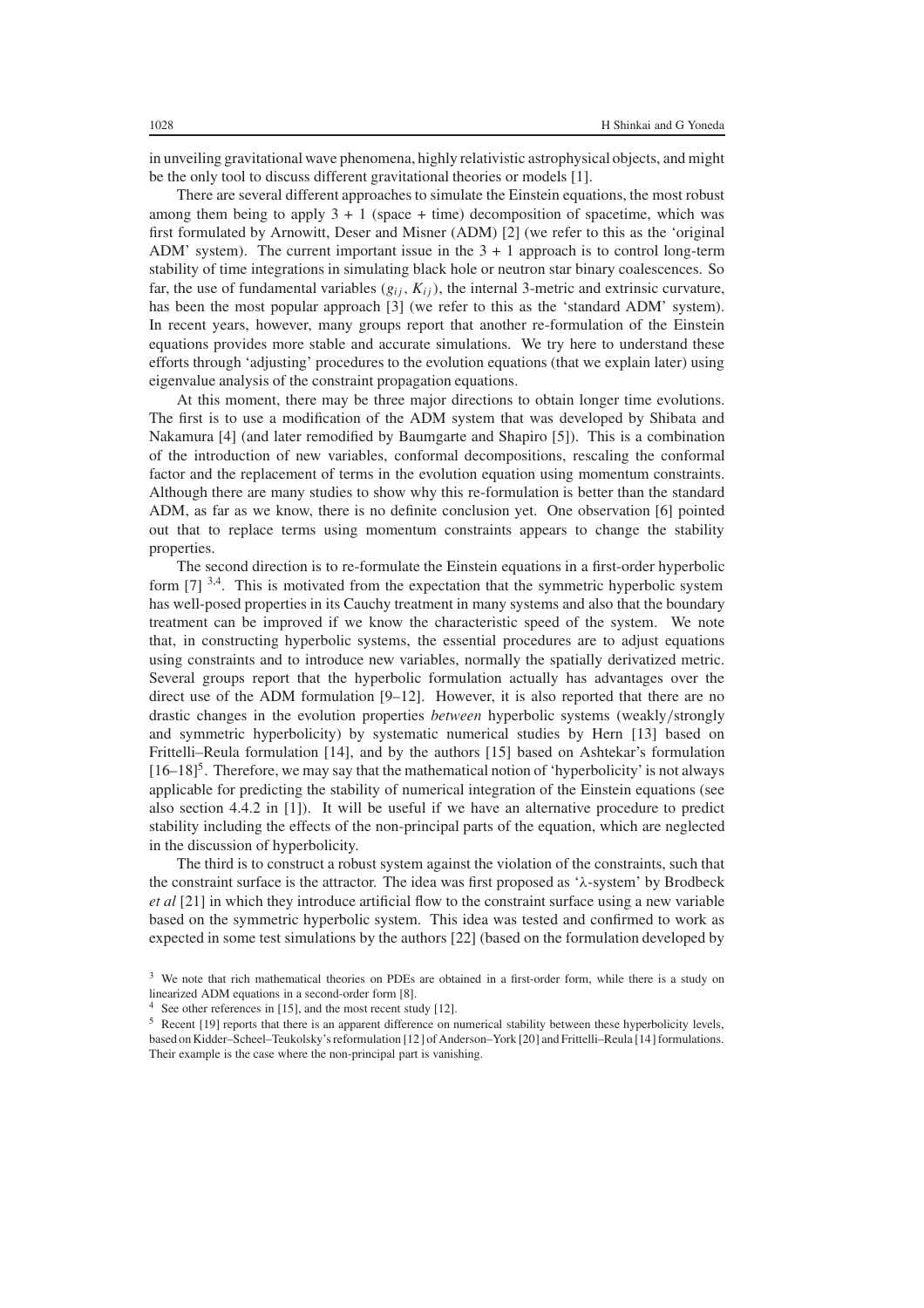[23]). Although it is questionable whether the recovered solution is true evolution or not [24], we think that to enforce the decay of errors in its initial perturbative stage is the key to the next improvements. Actually, by studying the evolution equations of the constraints (hereafter we call them constraint propagation) and by evaluating eigenvalues (amplification factors, AFs) of constraint propagation in its homogenized form, we found that a similar 'asymptotically constrained system' can be obtained by simply adjusting constraints to the evolution equations, even for the ADM equations [25].

The purpose of this paper is to extend our previous study [25] in more general expressions and also to apply the systems to spacetime which has non-trivial curvature, Schwarzschild black hole spacetime. The actual numerical simulations require many ingredients to be considered such as the choice of integration schemes, boundary treatments, grid structures and so on. However, we think that our approach to the stability problem through an *implementation to the equations* is definitely one of the aspects that should be improved.

Adjusting evolution equations is not a new idea. Actually, the standard ADM system for numerical relativists [3] is adjusted from the original one [2] using the Hamiltonian constraint (see Frittelli's analysis on constraint propagation between the original and standard ADM formulations [26]). Detweiler [27] proposed a system using adjustments so that the L2 norm of constraints may not blow up (we will study this later in detail). Several numerical relativity groups recently report the advantages of the adjusting procedure with a successful example [10, 11]. We try here to understand the background mathematical features systematically by using AFs of constraint propagation.

We conjecture that we can construct an asymptotically constrained system by evaluating the AFs in advance. Especially, we propose that if the amplification factors are negative or pure-imaginary, then the system becomes more stable. This conjecture is already approved by numerical studies [22] in the Maxwell equations and in the Ashtekar version of the Einstein equations on the Minkowskii background. In this paper, we show when and where such a feature is available using the ADM equations for Schwarzschild spacetime. Although the analysis here is restricted to the fixed background, we believe that this study clarifies the properties of adjustments and indicates further possibilities.

In section [2,](#page-2-0) we describe our idea of 'adjusted systems' generally, and their application to the ADM formulation. We then explain how we calculate the 'amplification factors' in the spherically symmetric spacetime in section [3,](#page-5-0) and show several examples in section [4.](#page-9-0) The concluding remarks are in section [5.](#page-15-0) [Appendix A](#page-18-0) summarizes the constraint propagation equations of the ADM formulation generally, which may be useful for further studies. [Appendix B](#page-20-0) explains briefly a way to obtain maximally sliced Schwarzschild spacetime that is used to obtain figure [7.](#page-18-1)

#### <span id="page-2-0"></span>**2. Adjusted systems**

#### <span id="page-2-2"></span>*2.1. Procedure and background—general discussion*

We begin with an overview of the adjusting procedure and the idea of background structure, which were described in our previous work [22, 25].

<span id="page-2-1"></span>Suppose we have a set of dynamical variables  $u^a(x^i, t)$ , their evolution equations

$$
\partial_t u^a = f\big(u^a, \partial_i u^a, \ldots\big) \tag{1}
$$

and the (first-class) constraints

$$
C^{\alpha}(u^a, \partial_i u^a, \ldots) \approx 0. \tag{2}
$$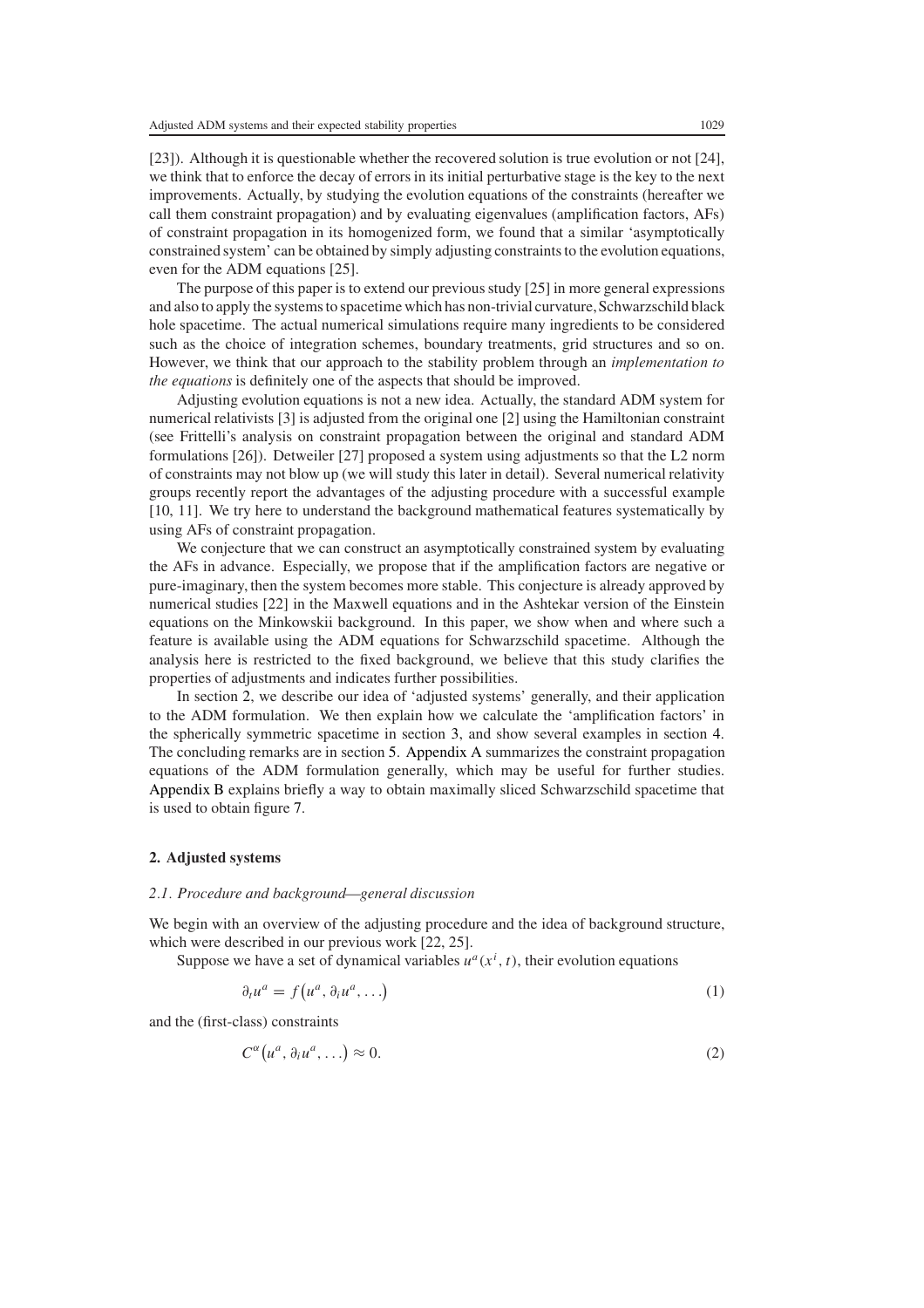<span id="page-3-0"></span>For monitoring the violation of constraints, we propose to investigate the evolution equation of *C<sup>α</sup>* (constraint propagation),

$$
\partial_t C^{\alpha} = g(C^{\alpha}, \partial_i C^{\alpha}, \ldots). \tag{3}
$$

(We do not mean to integrate [\(3\)](#page-3-0) numerically, but to evaluate them analytically in advance.) Then, there may be two major analyses of  $(3)$ ; (a) the hyperbolicity of  $(3)$  if  $(3)$  forms a first-order form, and (b) the eigenvalue analysis of the whole rhs in [\(3\)](#page-3-0) after certain adequate homogenized procedures.

If the evolution equations form a first-order system, the standard hyperbolic PDE analysis is applicable. The analysis is mainly to identify the level of hyperbolicity and to calculate the characteristic speed of the system, from eigenvalues of the principal matrix. We expect mathematically rigorous well-posed features for strongly hyperbolic or symmetric hyperbolic systems. Also, we know that characteristic speeds suggest the satisfactory criteria for stable evolutions; such as when they are real, under the propagation speed of the original variables,  $u^a$ , and/or within the causal region of the numerical integration scheme that is applied.

For example, the evolution equations of the standard/original ADM formulation, [\(1\)](#page-2-1) [[\(7\)](#page-4-0) and [\(8\)](#page-4-1)], do not form a first-order system, while their constraint propagation equations, [\(3\)](#page-3-0)  $[(11)$  $[(11)$  and  $(12)]$  $(12)]$ , form a first-order system. Therefore, we can apply the classification on the hyperbolicity (weakly, strongly or symmetric) to the constraint propagation equations. However, if one adjusts ADM equations with constraints, then this first-order characters will not be guaranteed. Another problem in the hyperbolic analysis is that it only discusses the principal part of the system, and ignores the rest. If there is a method to characterize the nonprincipal part, then that will help to clarify our understanding of stability. (This importance was mentioned in [1].)

The second analysis, the eigenvalue analysis of the whole rhs in [\(3\)](#page-3-0), may compensate for the above problems. We propose to homogenize [\(3\)](#page-3-0) by a Fourier transformation, e.g.

<span id="page-3-1"></span>
$$
\partial_t \hat{C}^\alpha = \hat{g}(\hat{C}^\alpha) = M^\alpha{}_\beta \hat{C}^\beta \qquad \text{where } C(x, t)^\rho = \int \hat{C}(k, t)^\rho \exp(ik \cdot x) d^3k \tag{4}
$$

then to analyse the set of eigenvalues, say As, of the coefficient matrix,  $M^{\alpha}{}_{\beta}$ , in [\(4\)](#page-3-1). We call As the amplification factors (AFs) of [\(3\)](#page-3-0). As we have proposed and confirmed in  $[22]$ :

## **Conjecture.**

- *(a) If the amplification factors have a* negative real-part *(the constraints are forced to be diminished), then we observe more stable evolutions than a system which has positive amplification factors.*
- *(b) If the amplification factors have a* non-zero imaginary-part *(the constraints are propagating away), then we observe more stable evolutions than a system which has zero amplification factors.*

We found heuristically that the system becomes more stable when more  $\Lambda$ s satisfy the above criteria [15, 22]<sup>6</sup>. We remark that this eigenvalue analysis requires the fixing of a particular background spacetime, since the AFs depend on the dynamical variables, *u<sup>a</sup>*.

The above features of the constraint propagation, [\(3\)](#page-3-0), will differ when we modify the original evolution equations. Suppose we add (adjust) the evolution equations using constraints

$$
\partial_t u^a = f(u^a, \partial_i u^a, \ldots) + F(C^{\alpha}, \partial_i C^{\alpha}, \ldots)
$$
\n(5)

<sup>6</sup> We note that the *non-zero* eigenvalue feature was conjectured in Alcubierre *et al* [6] in order to show the advantage of the conformally scaled ADM system, but the discussion there is of linearized dynamical equations and not of constraint propagation equations.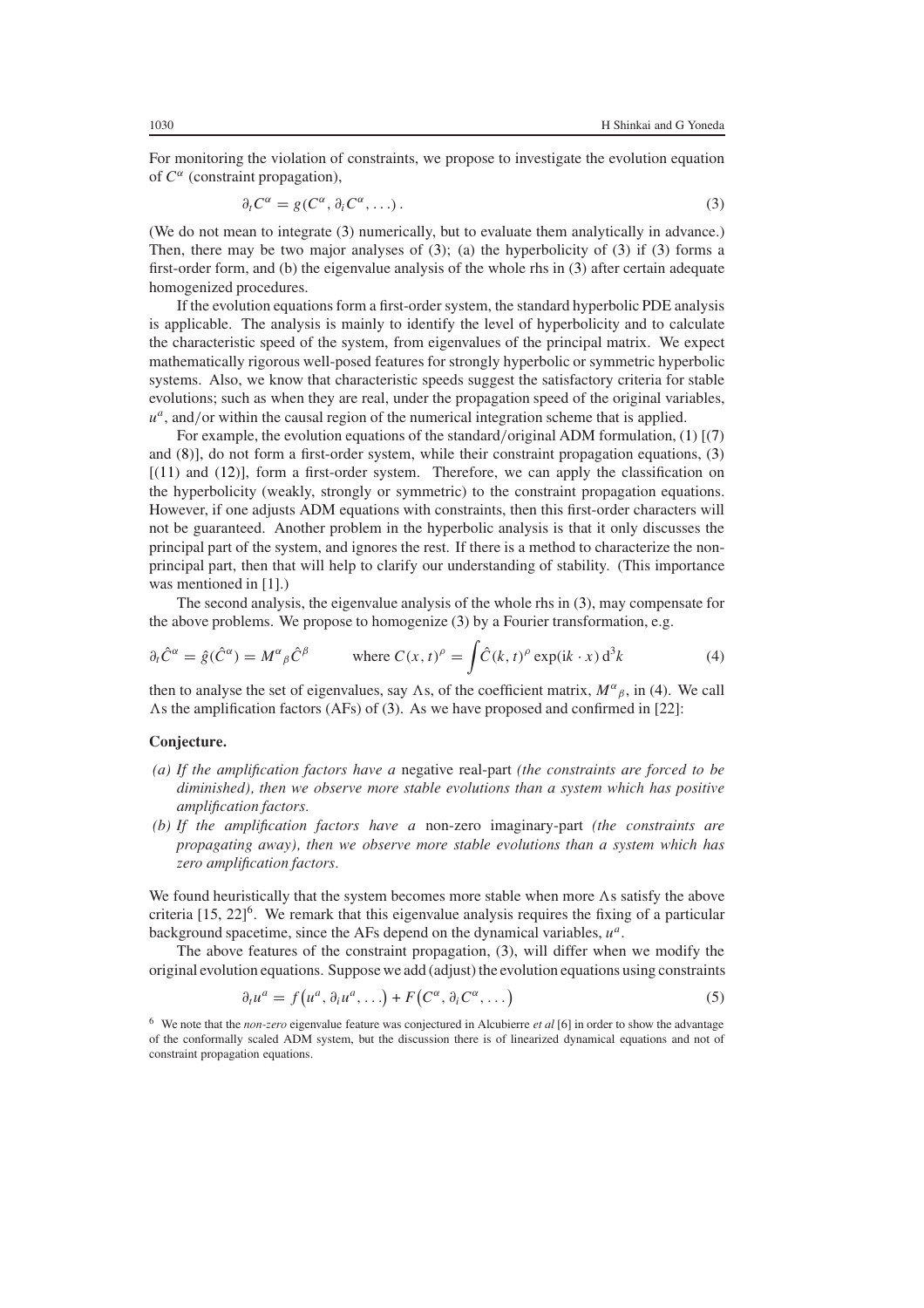then [\(3\)](#page-3-0) will also be modified as

<span id="page-4-11"></span><span id="page-4-10"></span>
$$
\partial_t C^{\alpha} = g(C^{\alpha}, \partial_i C^{\alpha}, \dots) + G(C^{\alpha}, \partial_i C^{\alpha}, \dots). \tag{6}
$$

Therefore, the problem is how to adjust the evolution equations so that their constraint propagations satisfy the above criteria as much as possible.

#### *2.2. Standard ADM system and its constraint propagation*

We start by analysing the standard ADM system. By 'standard ADM' we mean here the most widely adopted system, due to York [3], with the evolution equations

<span id="page-4-1"></span><span id="page-4-0"></span>
$$
\partial_t \gamma_{ij} = -2\alpha K_{ij} + \nabla_i \beta_j + \nabla_j \beta_i
$$
\n
$$
\partial_t K_{ij} = \alpha R_{ij}^{(3)} + \alpha K K_{ij} - 2\alpha K_{ik} K^k{}_j - \nabla_i \nabla_j \alpha + (\nabla_i \beta^k) K_{kj} + (\nabla_j \beta^k) K_{ki} + \beta^k \nabla_k K_{ij}
$$
\n(7)

<span id="page-4-5"></span><span id="page-4-4"></span>and the constraint equations

$$
\mathcal{H} := R^{(3)} + K^2 - K_{ij} K^{ij}
$$
\n
$$
\mathcal{M}_i := \nabla_j K^j{}_i - \nabla_i K
$$
\n(9)\n(9)

where  $(\gamma_{ij}, K_{ij})$  are the induced 3-metric and the extrinsic curvature,  $(\alpha, \beta_i)$  are the lapse function and the shift covector,  $\nabla_i$  is the covariant derivative adapted to  $\gamma_{ij}$  and  $R^{(3)}_{ij}$  is the 3-Ricci tensor.

<span id="page-4-2"></span>The constraint propagation equations, which are the time evolution equations of the Hamiltonian constraint [\(9\)](#page-4-4) and the momentum constraints [\(10\)](#page-4-5), can be written as

$$
\partial_t \mathcal{H} = \beta^j (\partial_j \mathcal{H}) + 2\alpha K \mathcal{H} - 2\alpha \gamma^{ij} (\partial_i \mathcal{M}_j) + \alpha (\partial_l \gamma_{mk}) (2\gamma^{ml} \gamma^{kj} - \gamma^{mk} \gamma^{lj}) \mathcal{M}_j - 4\gamma^{ij} (\partial_j \alpha) \mathcal{M}_i
$$
\n(11)

$$
\partial_t \mathcal{M}_i = -(1/2)\alpha(\partial_i \mathcal{H}) - (\partial_i \alpha)\mathcal{H} + \beta^j(\partial_j \mathcal{M}_i) + \alpha K \mathcal{M}_i - \beta^k \gamma^{jl} (\partial_i \gamma_{lk}) \mathcal{M}_j + (\partial_i \beta_k) \gamma^{kj} \mathcal{M}_j.
$$
\n(12)

<span id="page-4-3"></span>Further expressions of these constraint propagations are introduced in appendix A of this paper.

## *2.3. Adjustment to ADM evolution equations and its effects on constraint propagations*

Generally, we can write the adjustment terms to [\(7\)](#page-4-0) and [\(8\)](#page-4-1) using [\(9\)](#page-4-4) and [\(10\)](#page-4-5) by the following combinations (using up to the first derivatives of constraints for simplicity in order to include Detweiler's case, see the next subsection):

<span id="page-4-7"></span><span id="page-4-6"></span>adjustment term of 
$$
\partial_t \gamma_{ij}
$$
:  $+P_{ij} \mathcal{H} + Q^k_{ij} \mathcal{M}_k + p^k_{ij} (\nabla_k \mathcal{H}) + q^{kl}_{ij} (\nabla_k \mathcal{M}_l)$  (13)

adjustment term of 
$$
\partial_t K_{ij}
$$
:  $+R_{ij} \mathcal{H} + S^k_{ij} \mathcal{M}_k + r^k_{ij} (\nabla_k \mathcal{H}) + s^{kl}_{ij} (\nabla_k \mathcal{M}_l)$  (14)

where  $P$ ,  $Q$ ,  $R$ ,  $S$  and  $p$ ,  $q$ ,  $r$ ,  $s$  are multipliers (do not confuse  $R_{ij}$  with 3-Ricci curvature, which we write as  $R_{ij}^{(3)}$ ).

According to this adjustment, the constraint propagation equations are also modified as

<span id="page-4-9"></span><span id="page-4-8"></span>
$$
\partial_t \mathcal{H} = (11) + H_1^{mn}(13) + H_2^{imn} \partial_i (13) + H_3^{ijmn} \partial_i \partial_j (13) + H_4^{mn}(14)
$$
\n(15)

$$
\partial_t \mathcal{M}_i = (12) + M_{1i}^{mn}(13) + M_{2i}^{jmn} \partial_j (13) + M_{3i}^{mn}(14) + M_{4i}^{jmn} \partial_j (14)
$$
\n(16)

with appropriate changes in indices. (See the detail in appendix A. The definitions of  $H_1, \ldots, M_1, \ldots$  are also there.)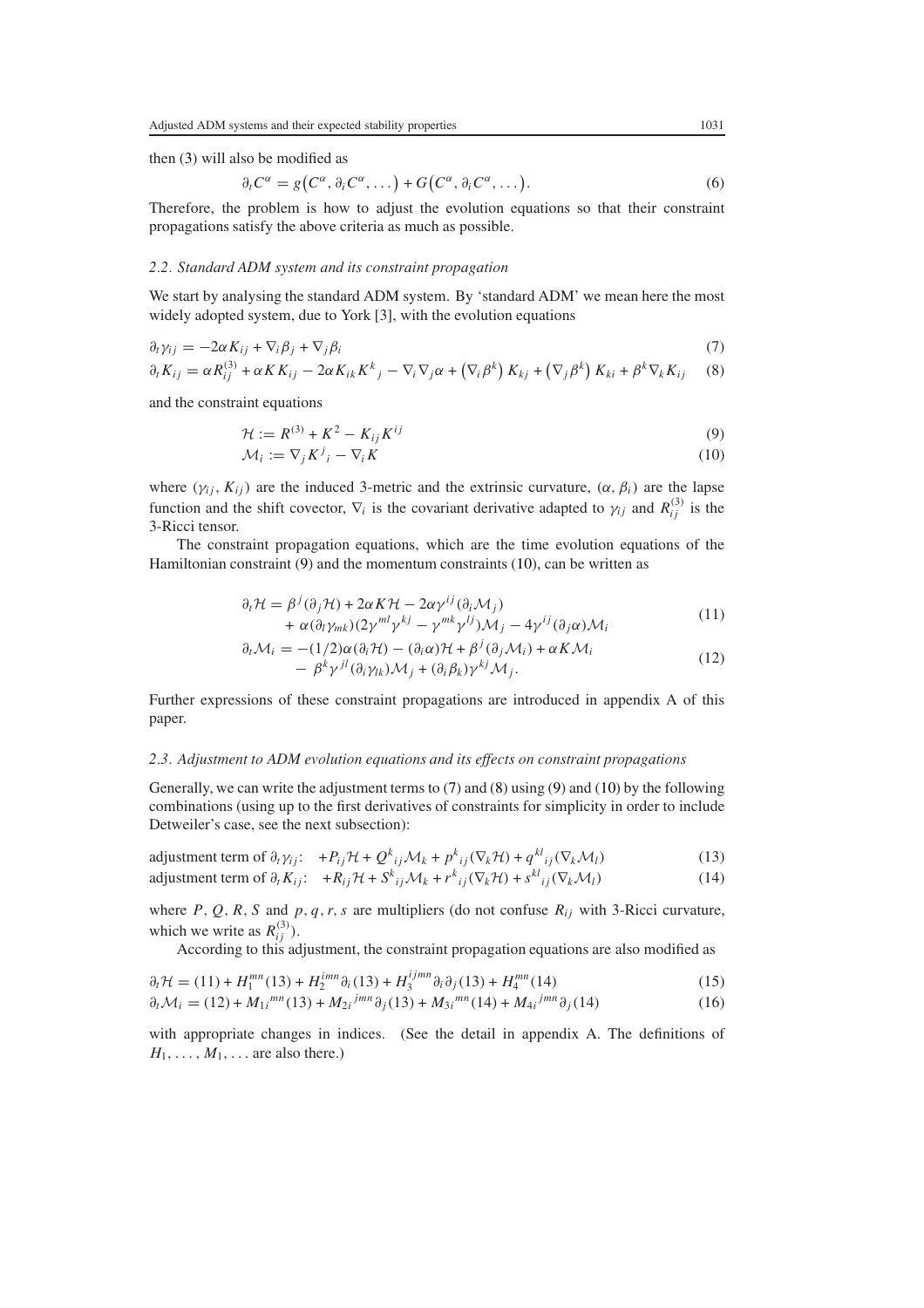#### *2.4. Examples of adjustments*

We show several examples of adjustments here.

<span id="page-5-3"></span>The first test is to show the differences between the standard ADM [3] and the original ADM system [2]. In terms of [\(13\)](#page-4-6) and [\(14\)](#page-4-7), the adjustment

$$
R_{ij} = \kappa_F \alpha \gamma_{ij} \tag{17}
$$

will distinguish the two, where  $\kappa_F$  is a constant and set the other multipliers zero. Here  $\kappa_F = 0$  corresponds to the standard ADM (no adjustment), and  $\kappa_F = -1/4$  to the original ADM (without any adjustment to the canonical formulation by ADM). As one can check the adjusted constraint propagation equations in appendix A, adding *Rij* term keeps the constraint propagation in a first-order form. Frittelli [26] (see also [25]) pointed out that the hyperbolicity of constraint propagation equations is better in the standard ADM system.

<span id="page-5-5"></span><span id="page-5-1"></span>The second example is the one proposed by Detweiler [27]. He found that with a particular combination (see below), the evolution of the energy norm of the constraints,  $H^2 + M^2$ , can be negative definite when we apply the maximal slicing condition,  $K = 0$ . His adjustment can be written in our notation in [\(13\)](#page-4-6) and [\(14\)](#page-4-7), as

$$
P_{ij} = -\kappa_L \alpha^3 \gamma_{ij} \tag{18}
$$

$$
R_{ij} = \kappa_L \alpha^3 (K_{ij} - (1/3)K \gamma_{ij})
$$
\n(19)

$$
S_{ij}^k = \kappa_L \alpha^2 \left[ 3(\partial_{ij} \alpha) \delta_{j}^k - (\partial_l \alpha) \gamma_{ij} \gamma^{kl} \right]
$$
 (20)

$$
s^{kl}_{ij} = \kappa_L \alpha^3 \left[ \delta^k_{(i} \delta^l_{j)} - (1/3) \gamma_{ij} \gamma^{kl} \right]
$$
\n(21)

<span id="page-5-4"></span><span id="page-5-2"></span>everything else is zero, where *κ<sub>L</sub>* is a constant. Detweiler's adjustment, [\(18\)](#page-5-1)–[\(21\)](#page-5-2), does not put constraint propagation equation to a first-order form, so we cannot discuss hyperbolicity or the characteristic speed of the constraints. We confirmed numerically, using perturbation on Minkowskii spacetime, that Detweiler's system provides better accuracy than the standard ADM, but only for small positive  $\kappa_L$ . See the appendix of [25].

There are infinite ways of adjusting equations. Actually one of our criteria, the negative real AFs, requires breaking the time-symmetric features of the standard ADM system (when we apply them to the time-symmetric background metric). One observation by us [25] is that such AFs are available if we adjust the terms which break the time reversal symmetry of the evolution equations. That is, by reversing the time ( $\partial_t \rightarrow -\partial_t$ ), there are variables which change their signatures  $[K_{ij}, \partial_t \gamma_{ij}, \mathcal{M}_i, \ldots]$ , while not  $[\gamma_{ij}, \partial_t K_{ij}, \mathcal{H}, \ldots]$ . (Here we are assuming that the 3-metric  $\gamma_{ij}$  has plus parity for time reversal symmetry.) So the multiplier, for example, *Pij* in [\(13\)](#page-4-6) is desired to have plus parity in order to break the minus parity of *∂tγij* equation.

We list several combinations of adjustments in tables [1](#page-6-0) and [3.](#page-17-0) (Table [1](#page-6-0) shows those we have plotted, and the list of plots is in table [2.](#page-6-1)) We defined the adjustment terms so that their positive multiplier parameter,  $\kappa > 0$ , makes the system *better* in stability according to our conjecture. (Here *better* means in accordance with our conjecture in section [2.1.](#page-2-2)) In this paper, we do not discuss the ranges of the effective multiplier parameter, *κ*, since the range depends on the characteristic speeds of the models and numerical integration schemes as we observed in [22].

We show how these adjustments change the AFs in Schwarzschild spacetime in section [4.](#page-9-0)

#### <span id="page-5-0"></span>**3. Constraint propagations in spherically symmetric spacetime**

From here, we restrict our discussion to spherically symmetric spacetime. We introduce the violation of constraints as its perturbation using harmonics. According to our motivation, the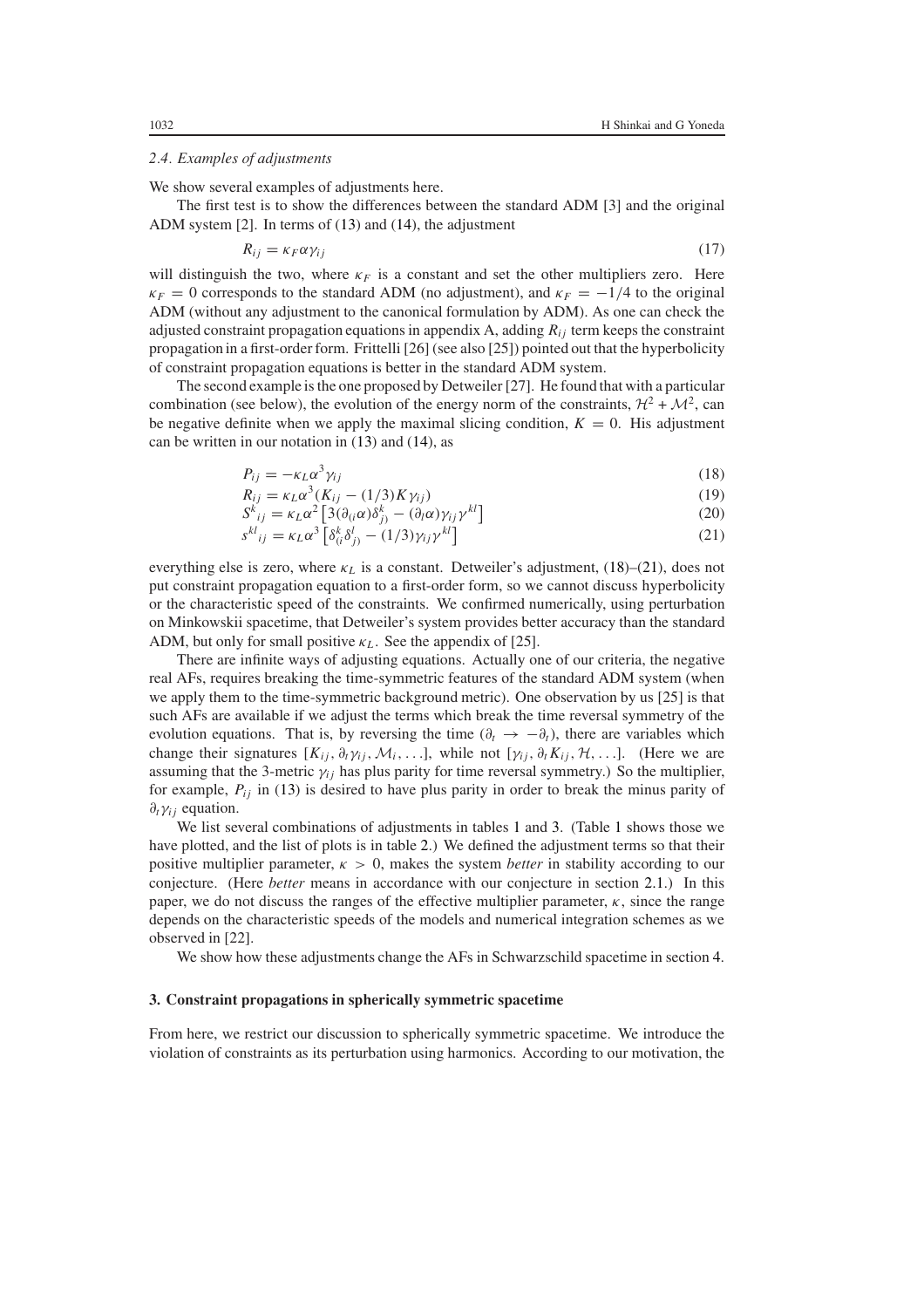<span id="page-6-2"></span><span id="page-6-0"></span>Table 1. List of adjustments we tested and plotted. (See more cases in table [3.](#page-17-0)) The column of adjustments are non-zero multipliers in terms of [\(13\)](#page-4-6) and [\(14\)](#page-4-7). The column 'TRS' indicates whether each adjusting term satisfies the time reversal symmetry or not based on the standard Schwarzschild coordinate. ('No' is the candidate that makes asymmetric amplification factors (AFs).) The column '1st?' indicates whether each adjusting term breaks the first-order feature of the standard constraint propagation equation, [\(11\)](#page-4-2) and [\(12\)](#page-4-3). ('Yes' keeps the system first-order, 'No' is the candidate of breaking hyperbolicity of constraint propagation.)

| N <sub>0</sub> | Name                 | Adjustments (non-zero part)                                                                                                     | <b>TRS</b> | 1st? | <b>Motivations</b>                                                           |
|----------------|----------------------|---------------------------------------------------------------------------------------------------------------------------------|------------|------|------------------------------------------------------------------------------|
| $\Omega$       | standard ADM         | no adjustments                                                                                                                  |            | yes  |                                                                              |
| 1              | original ADM         | $R_{ij} = \kappa_F \alpha \gamma_{ij}$                                                                                          | yes        | yes  | $\kappa_F = -1/4$                                                            |
| $2-a$          | Detweiler            | $(18)–(21), \kappa_I$                                                                                                           | no         | no   | makes original ADM<br>proposed by                                            |
| $2-P$          | Detweiler P-part     | $P_{ii} = -\kappa_L \alpha^3 \gamma_{ii}$                                                                                       | no         | no   | Detweiler [27]<br>only use $P_{ii}$<br>term of Detweiler-type                |
| $2-S$          | Detweiler S-part     | $S^{k}_{ij} = \kappa_L \alpha^2 \left[ 3(\partial_{(i}\alpha)\delta_{j)}^k - (\partial_l \alpha)\gamma_{ij}\gamma^{kl} \right]$ | no         | yes  | only use $S_{ij}^k$                                                          |
| $2-s$          | Detweiler s-part     | $s^{kl}_{ij} = \kappa_L \alpha^3 \left[ \delta_{(i)}^k \delta_{(j)}^l - (1/3) \gamma_{ij} \gamma^{kl} \right]$                  | no         | no   | term of Detweiler-type<br>only use $s^{kl}$ <sub>ij</sub>                    |
| 3              | simplified Detweiler | $P_{ij} = -\kappa_L \alpha \gamma_{ij}$                                                                                         | no         | no   | term of Detweiler-type<br>similar to above<br>no 2-P, but $\alpha$ monotonic |
| $\overline{4}$ | constant $R_{rr}$    | $R_{rr} = -\kappa_\mu \alpha$                                                                                                   | no         | yes  | used by Penn State<br>group $[11]$                                           |

**Table 2.** List of figures presented in this paper. The adjustments are explained in table [1.](#page-6-0)

<span id="page-6-1"></span>

|                       |                                      |                                | Standard (49) | Isotropic $(50)$ | iEF(51)       | PG(52)        |
|-----------------------|--------------------------------------|--------------------------------|---------------|------------------|---------------|---------------|
| Adjustment\coordinate |                                      | Exact                          | Maximal       | Exact            | $t_{iFF}=0$   | $tp_G = 0$    |
| $\Omega$<br>1         | standard ADM<br>original ADM         | Figure $1(a)$<br>Figure $1(b)$ | Figure $7(a)$ | Figure $4(a)$    | Figure $4(b)$ | Figure $4(c)$ |
| $2-a$                 | Detweiler                            | Figure 2                       | Figure $7(b)$ | Figure $5(a)$    | Figure $5(b)$ | Figure $5(c)$ |
| $2-P$                 | Detweiler P-part                     | Figure $3(a)$                  |               |                  |               |               |
| $2-S$<br>$2-s$        | Detweiler S-part<br>Detweiler s-part | Figure $3(b)$<br>Figure $3(c)$ |               |                  |               |               |
| 3                     | simplified Detweiler                 | Figure $3(d)$                  |               |                  |               |               |
| $\overline{4}$        | constant $R_{rr}$                    |                                |               |                  | Figure $6(a)$ | Figure $6(b)$ |

actual procedure to analyse the adjustments is to substitute the perturbed metric to the (adjusted) evolution equations first and to evaluate the according perturbative errors in the (adjusted) constraint propagation equations. However, for the simplicity, we apply the perturbation to the pair of constraints directly and analyse the effects of adjustments in its propagation equations. The latter, we think, presents the feature of constraint propagation more clearly for our purposes.

## *3.1. The procedure*

The discussion becomes clear if we expand the constraint  $C_{\mu} := (\mathcal{H}, \mathcal{M}_i)^T$  using vector harmonics

$$
C_{\mu} = \sum_{l,m} \left( A^{lm} a_{lm} + B^{lm} b_{lm} + C^{lm} c_{lm} + D^{lm} d_{lm} \right)
$$
 (22)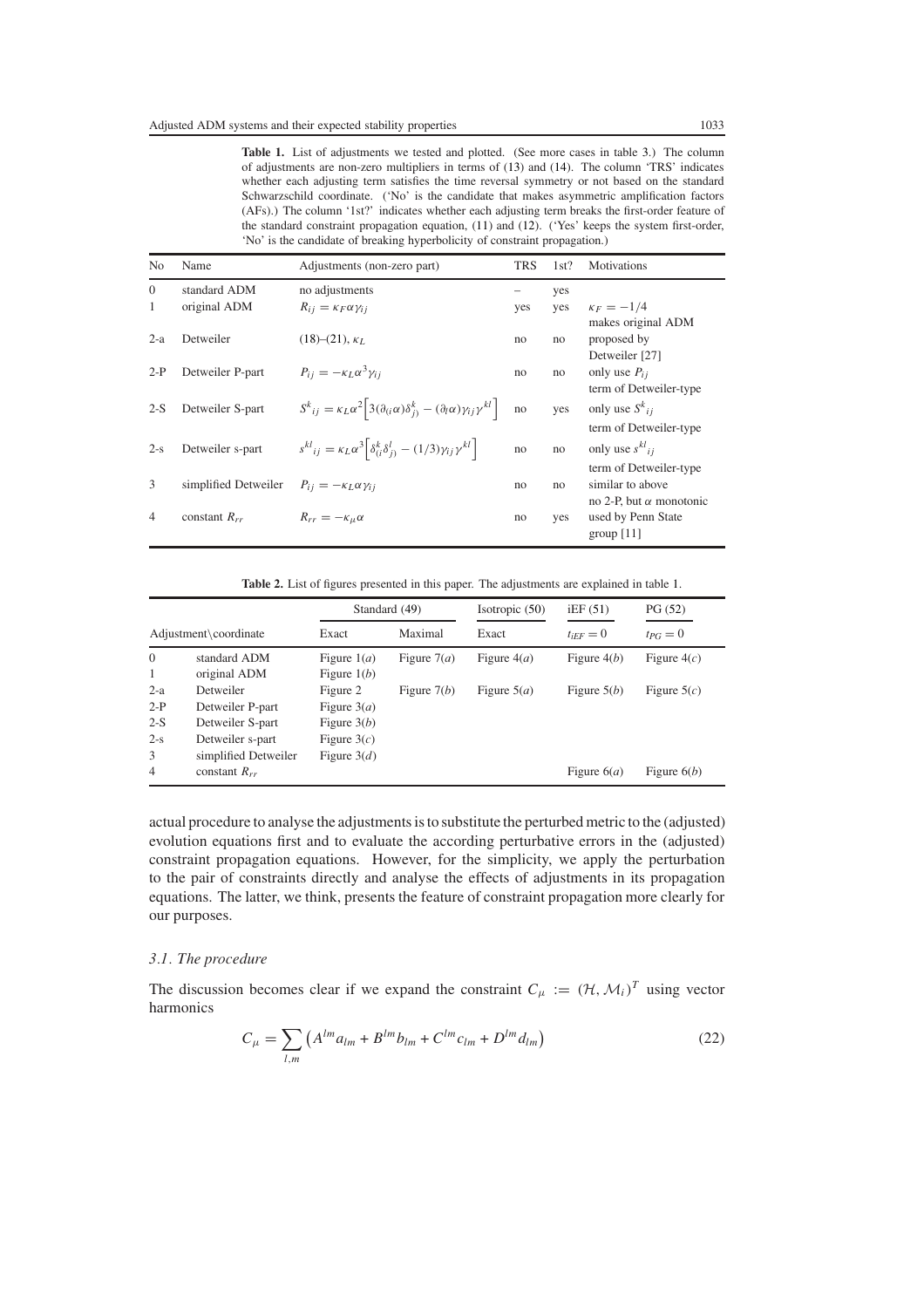<span id="page-7-0"></span>where we choose the bases as

$$
a_{lm}(\theta, \varphi) = (Y_{lm}, 0, 0, 0)^T
$$
\n(23)

$$
b_{lm}(\theta, \varphi) = (0, Y_{lm}, 0, 0)^T
$$
\n(24)

$$
c_{lm}(\theta, \varphi) = \frac{r^m}{\sqrt{l(l+1)}} (0, 0, \partial_{\theta} Y_{lm}, \partial_{\varphi} Y_{lm})^T
$$
 (25)

$$
d_{lm}(\theta,\varphi) = \frac{r}{\sqrt{l(l+1)}} \left(0,0,-\frac{1}{\sin\theta}\partial_{\varphi}Y_{lm},\sin\theta\partial_{\theta}Y_{lm}\right)^{T}
$$
(26)

<span id="page-7-1"></span>and the coefficients  $A^{lm}, \ldots, D^{lm}$  are functions of  $(t, r)$ . Here  $Y_{lm}$  is the spherical harmonic function,

$$
Y_{lm}(\theta,\varphi) = (-1)^{(m+|m|)/2} \sqrt{\frac{(2l+1)}{4\pi} \frac{(l-|m|)!}{(l+|m|)!}} P_l^m(\cos\theta) e^{im\varphi}.
$$
 (27)

The bases  $(23)$ – $(26)$  are normalized so that they satisfy

$$
\langle C_{\mu}, C_{\nu} \rangle = \int_0^{2\pi} d\varphi \int_0^{\pi} C_{\mu}^* C_{\rho} \eta^{\mu \rho} \sin \theta \, d\theta \tag{28}
$$

where  $\eta^{\mu\rho}$  is Minkowskii metric and the asterisk denotes the complex conjugate. Therefore

$$
A^{lm} = \langle a_{(v)}^{lm}, C_v \rangle \qquad \partial_t A^{lm} = \langle a_{(v)}^{lm}, \partial_t C_v \rangle \qquad \text{etc.}
$$
 (29)

In order to analyse the radial dependences, we also express these evolution equations using the Fourier expansion on the radial coordinate,

$$
A^{lm} = \sum_{k} \hat{A}^{lm}_{(k)}(t) e^{ikr}
$$
 etc (30)

so that we can obtain the rhs of the evolution equations for  $(\hat{A}_{(k)}^{lm}(t), \ldots, \hat{D}_{(k)}^{lm}(t))^T$  in a homogeneous form.

## *3.2. Expression for the standard ADM formulation*

We write the spherically symmetric spacetime using a metric,

$$
ds2 = -(\alpha(t, r)2 - \beta_r(t, r)2/\gamma_{rr}) dt2 + 2\beta_r(t, r) dt dr + \gamma_{rr}(t, r) dr2 + \gamma_{\theta\theta}(t, r) (d\theta2 + \sin2\theta d\varphi2)
$$
 (31)

where  $\alpha$  and  $\beta_r$  are the lapse function and the shift vector.  $\gamma_{rr}$  and  $\gamma_{\theta\theta}$  are also interpreted as 3-metric in  $3 + 1$  decomposition, so that the relevant extrinsic curvature,  $K_{ij}$ , become  $K_{ij} = \text{diag}(K_{rr}, K_{\theta\theta}, K_{\theta\theta} \sin^2 \theta)$  and its trace becomes  $K = K_{rr}/\gamma_{rr} + 2K_{\theta\theta}/\gamma_{\theta\theta}$ .

According to the procedure in the previous section, we obtain the constraint propagation equations for the standard ADM formulation, [\(11\)](#page-4-2) and [\(12\)](#page-4-3), in the following form:

<span id="page-7-2"></span>
$$
\partial_t A^{lm}(t,r) = 2\alpha K A^{lm} + \beta^r \left( \partial_r A^{lm} \right) - 2\alpha \gamma^{rr} \left( \partial_r B^{lm} \right) + \left( \alpha (\partial_r \gamma_{rr}) \gamma^{rr} \gamma^{rr} \right)
$$
  

$$
- 2\alpha (\partial_r \gamma_{\theta\theta}) \gamma^{\theta\theta} \gamma^{rr} - 4\gamma^{rr} (\partial_r \alpha) \left( B^{lm} - 2\alpha \gamma^{\theta\theta} \gamma \sqrt{l(l+1)} C^{lm} \right) \tag{32}
$$

$$
\partial_t B^{lm}(t,r) = -(1/2)\alpha \partial_r A^{lm} - (\partial_r \alpha) A^{lm} + (\alpha K - \beta^r \gamma^{rr} (\partial_r \gamma_{rr})
$$
  
+ 
$$
(\partial_r \beta_r) \gamma^{rr} B^{lm} + \beta^r \partial_r B^{lm}
$$
 (33)

$$
+ \left(\partial_r \beta_r\right) \gamma^{rr} \int B^{lm} + \beta^r \partial_r B^{lm}
$$
\n
$$
\partial_t C^{lm}(t, r) = -\frac{\alpha \sqrt{l(l+1)}}{2r} A^{lm} + \alpha K C^{lm} + \beta^r \left(\frac{1}{r} C^{lm} + \partial_r C^{lm}\right)
$$
\n(33)

<span id="page-7-3"></span>
$$
\partial_t D^{lm}(t, r) = \alpha K D^{lm} + \beta^r \left(\frac{1}{r} D^{lm} + \partial_r D^{lm}\right)
$$
\n(35)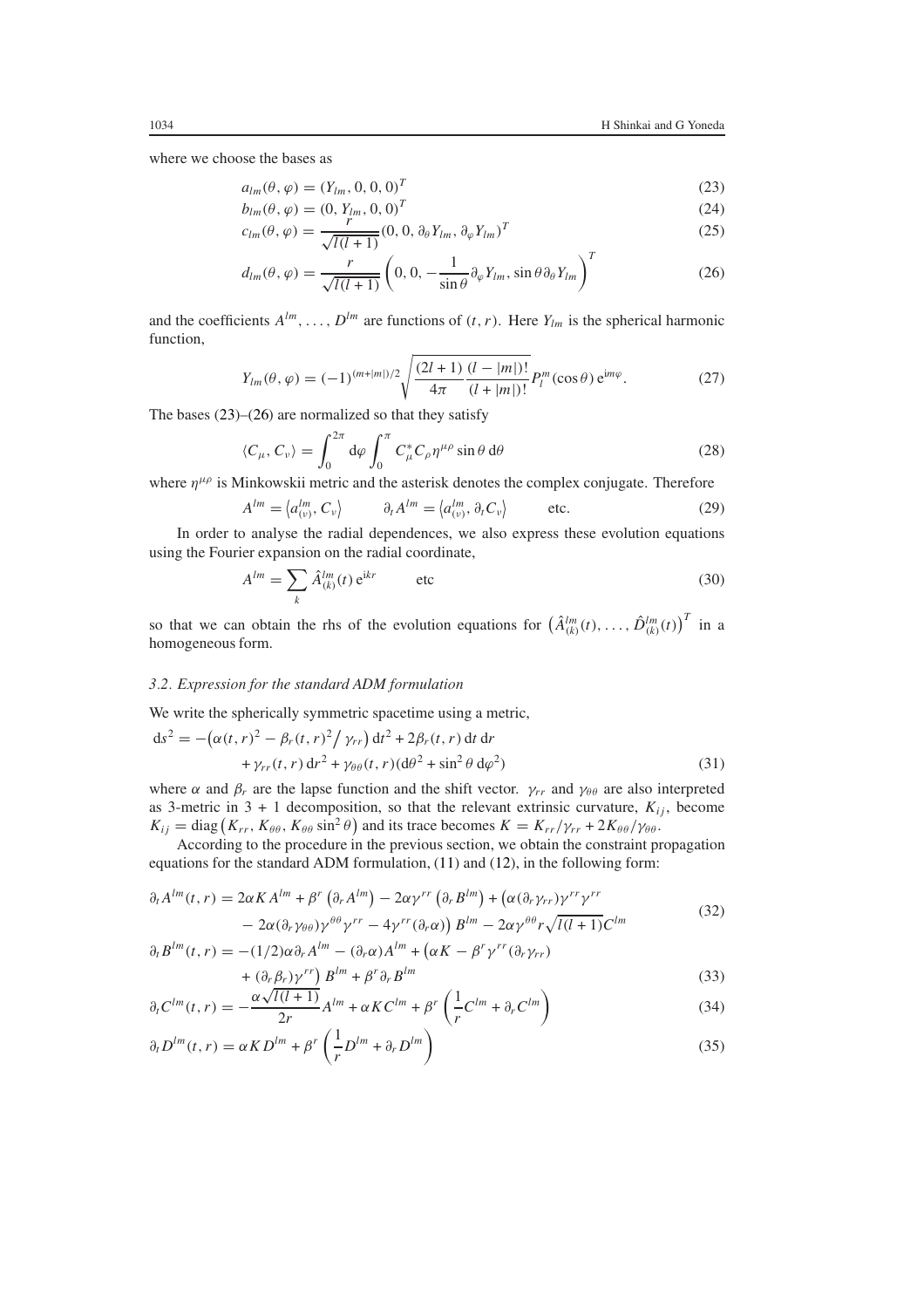and then

<span id="page-8-0"></span>
$$
\frac{\mathrm{d}}{\mathrm{d}t} \hat{A}_{(k)}^{lm}(t) = (2\alpha K + \mathrm{i}k\beta^r)\hat{A}_{(k)}^{lm} + \left(-2\mathrm{i}k\alpha\gamma^{rr} + \alpha(\partial_r\gamma_{rr})\gamma^{rr}\gamma^{rr} - 2\alpha(\partial_r\gamma_{\theta\theta})\gamma^{\theta\theta}\gamma^{rr} - 4\gamma^{rr}(\partial_r\alpha)\right)\hat{B}_{(k)}^{lm} - 2\alpha\gamma^{\theta\theta}r\sqrt{l(l+1)}\hat{C}_{(k)}^{lm}
$$
\n(36)

$$
\frac{\mathrm{d}}{\mathrm{d}t}\hat{B}_{(k)}^{lm}(t) = (-(ik/2)\alpha - (\partial_r \alpha))\hat{A}_{(k)}^{lm} + (\alpha K - \beta^r \gamma^{rr} (\partial_r \gamma_{rr}) + (\partial_r \beta_r) \gamma^{rr} + ik\beta^r)\hat{B}_{(k)}^{lm} \tag{37}
$$

$$
\frac{d}{dt}\hat{C}_{(k)}^{lm}(t) = -\frac{\alpha\sqrt{l(l+1)}}{2r}\hat{A}_{(k)}^{lm} + \left(\alpha K + \frac{\beta^r}{r} + ik\beta^r\right)\hat{C}_{(k)}^{lm}
$$
\n(38)

<span id="page-8-1"></span>
$$
\frac{\mathrm{d}}{\mathrm{d}t}\hat{D}_{(k)}^{lm}(t) = \left(\alpha K + \frac{\beta^r}{r} + \mathrm{i}k\beta^r\right)\hat{D}_{(k)}^{lm}.\tag{39}
$$

There is no dependence on *m*. We observe that the expressions are equivalent to the case of flat background spacetime [25] when we take  $l = 0$  and  $r \to \infty$ . Therefore, our results also show the behaviour of the flat background limit in its large-*r* limit.

## *3.3. Example: original ADM formulation*

We present here only one example, the comparison between the standard and original ADM systems. By substituting  $(17)$  into  $(15)$  and  $(16)$ , we obtain

$$
\partial_t \mathcal{H} = (11) + 4\kappa_1 \alpha K \mathcal{H} \tag{40}
$$

$$
\partial_t \mathcal{M}_i = (12) - 2\kappa_1 \alpha (\partial_i \mathcal{H}) - 2\kappa_1 (\partial_i \alpha) \mathcal{H}.
$$
\n(41)

In the spherically symmetric spacetime, this adjustment affects  $(32)$ – $(35)$  as follows:

$$
\partial_t A^{lm}(t, r) = (32) + 4\kappa_1 \alpha K A^{lm} \tag{42}
$$

$$
\partial_t B^{lm}(t,r) = (33) - 2\kappa_1 \alpha \partial_r A^{lm} - 2\kappa_1 (\partial_r \alpha) A^{lm}
$$
\n(43)

$$
\partial_t C^{lm}(t, r) = (34) - \frac{2\kappa_1 \alpha \sqrt{l(l+1)}}{r} A^{lm}
$$
\n(44)

$$
\partial_t D^{lm}(t, r) = (35). \tag{45}
$$

After homogenization, [\(36\)](#page-8-0)–[\(39\)](#page-8-1) become

<span id="page-8-2"></span>
$$
\frac{\mathrm{d}}{\mathrm{d}t} \begin{pmatrix} \hat{A}_{(k)}^{lm} \\ \hat{B}_{(k)}^{lm} \\ \hat{C}_{(k)}^{lm} \\ \hat{D}_{(k)}^{lm} \end{pmatrix} = \begin{pmatrix} (36) \\ (37) \\ (38) \\ (39) \end{pmatrix} + \begin{pmatrix} 4\kappa_1 \alpha K & 0 & 0 & 0 \\ -2\kappa_1 \alpha i k - 2\kappa_1 (\partial_r \alpha) & 0 & 0 & 0 \\ -2\kappa_1 \alpha \sqrt{l(l+1)}/r & 0 & 0 & 0 \\ 0 & 0 & 0 & 0 & 0 \end{pmatrix} \begin{pmatrix} \hat{A}_{(k)}^{lm} \\ \hat{B}_{(k)}^{lm} \\ \hat{C}_{(k)}^{lm} \\ \hat{D}_{(k)}^{lm} \end{pmatrix} . \tag{46}
$$

The eigenvalues (AFs)  $\Lambda^i$  of the rhs matrix of [\(46\)](#page-8-2) can be calculated by fixing the metric components including the gauge. For example, on the standard Schwarzschild metric [\(49\)](#page-9-1), they are

<span id="page-8-3"></span>
$$
\Lambda^{i} = (0, 0, \sqrt{a}, -\sqrt{a})
$$
\n
$$
a = -k^{2} + \frac{4Mk^{2}r^{2}(r - M) + 2M(2r - M) + l(l+1)r(r - 2M) + ikr(2r^{2} - 3Mr - 2M^{2})}{r^{4}}
$$
\n(47)

<span id="page-8-4"></span>for the choice of  $\kappa_1 = 0$  (the standard ADM), while they are

$$
\Lambda^{i} = (0, 0, \sqrt{b}, -\sqrt{b}) \qquad b = \frac{M(2r - M) + \text{irk}(2M - r)}{r^{4}} \tag{48}
$$

for the choice of  $\kappa_1 = -1/4$  (the original ADM).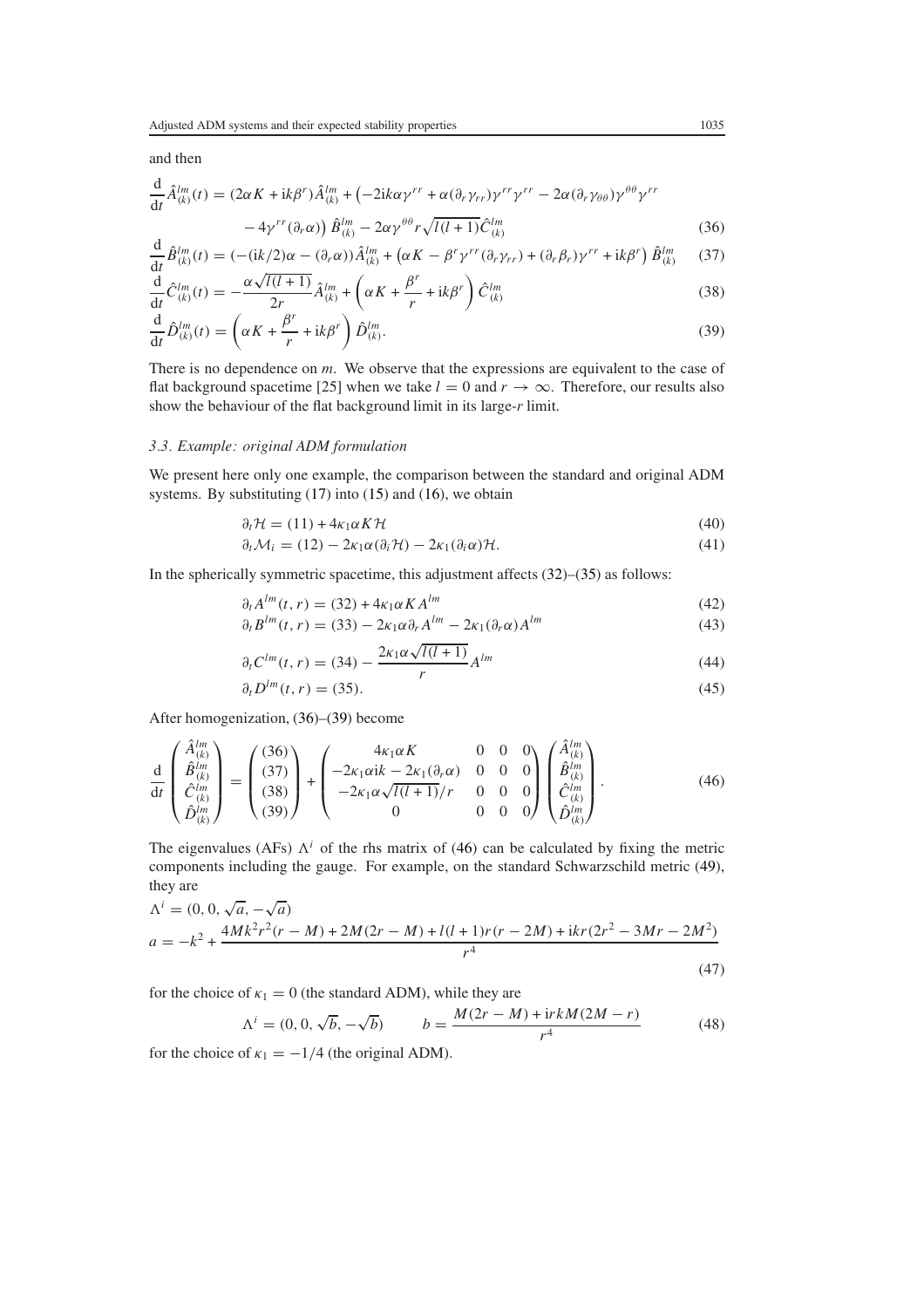#### *3.4. Our analytic approach*

The above example is the simplest one. In the next section, we will show the AFs of the adjusted systems shown in table [1.](#page-6-0) We found that to write down their analytical expressions is not a good idea due to their length. We will therefore plot AFs to see if the real parts become negative, or if the imaginary parts become non-zero or not.

We used the symbolic calculation softwares, *Mathematica* and *Maple*, and made plots by checking two independent outputs. These scripts are available upon request.

## <span id="page-9-0"></span>**4. Constraint propagations in Schwarzschild spacetime**

## *4.1. Coordinates*

We present our analysis of the constraint propagation equations in Schwarzschild black hole spacetime,

<span id="page-9-1"></span>
$$
ds^{2} = -\left(1 - \frac{2M}{r}\right)dt^{2} + \frac{dr^{2}}{1 - 2M/r} + r^{2} d\Omega^{2}
$$
 (the standard expression) (49)

where *M* is the mass of a black hole. For numerical relativists, evolving a single black hole is the essential test problem, though it is trivial at first sight. The standard expression, [\(49\)](#page-9-1), has a coordinate singularity at  $r = 2M$ , so that we need to move another coordinate for actual numerical time integrations.

One alternative is the isotropic coordinate,

<span id="page-9-2"></span>
$$
ds^{2} = -\left(\frac{1 - M/2r_{iso}}{1 + M/2r_{iso}}\right)^{2} dt^{2} + \left(1 + \frac{M}{2r_{iso}}\right)^{4} \left[dr_{iso}^{2} + r_{iso}^{2} d\Omega^{2}\right]
$$
 (the isotropic expression) (50)

which is given by the coordinate transformation,  $r = (1 + M/2r_{iso})^2r_{iso}$ . Here  $r_{iso} = M/2$ indicates the minimum throat radius of the Einstein–Rosen bridge. Bernstein, Hobill and Smarr [28] showed a systematic comparison for numerical integration schemes by applying the coordinate transformation,  $r_{iso} = Me^{r_{new}}/2$ , further to [\(50\)](#page-9-2).

The expression of the ingoing Eddington–Finkelstein (iEF) coordinate has become popular in numerical relativity for treating black hole boundaries as an excision, since iEF penetrates the horizon without a coordinate singularity. The expression is

<span id="page-9-3"></span>
$$
ds^{2} = -\left(1 - \frac{2M}{r}\right) dt_{iEF}^{2} + \frac{4M}{r} dt_{iEF} dr + \left(1 + \frac{2M}{r}\right) dr^{2} + r^{2} d\Omega^{2} \quad \text{(the iEF expression)}
$$
\n(51)

which is given by  $t_{iEF} = t + 2M \log(r - 2M)$  and the radial coordinate is common to [\(49\)](#page-9-1). The geometrical interpretation of the iEF coordinate system is that in addition to having a timelike killing vector, the combination of timelike and radial tangent vectors  $\vec{\theta}_t - \vec{\theta}_r$ remains null.

Another expression we test is the Painlevé–Gullstrand (PG) coordinates,

<span id="page-9-4"></span>
$$
ds^{2} = -\left(1 - \frac{2M}{r}\right)dt_{PG}^{2} + 2\sqrt{\frac{2M}{r}}dt_{PG} dr + dr^{2} + r^{2} d\Omega^{2}
$$
 (the PG expression) (52)

which is given by  $t_{PG} = t + \sqrt{8Mr} - 2M \log\left(\frac{\sqrt{r/2M} + 1}{\sqrt{r/2M} - 1}\right)$  and the radial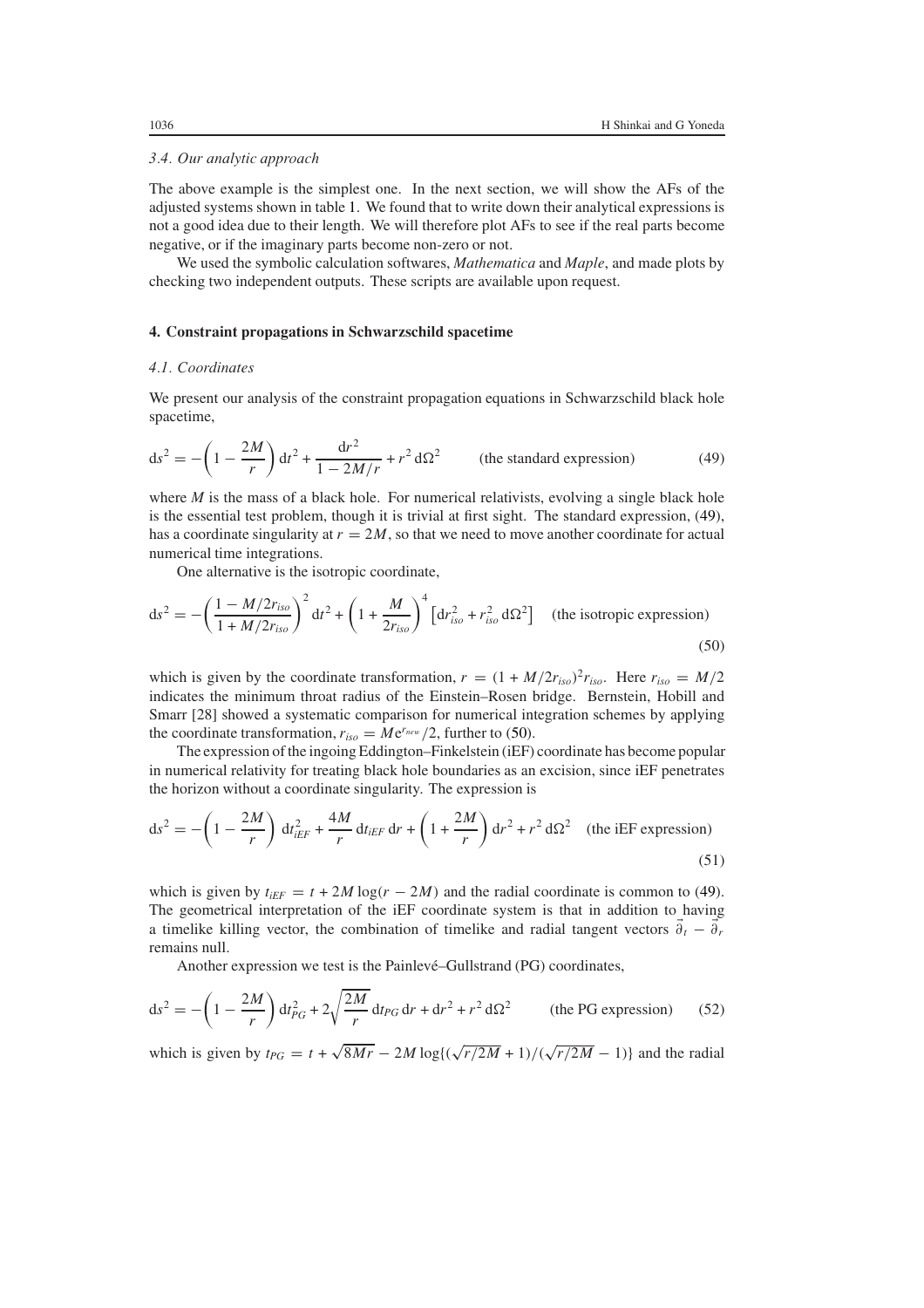coordinate is common to [\(49\)](#page-9-1). The PG coordinate system can be viewed as that anchored to a family of freely moving observers (timelike) starting at infinity with vanishing velocity [29].

The latter two (iEF*/*PG) are also different from the former (standard*/*isotropic) two in the point that their extrinsic curvature on the initial slice ( $t_{iEF} = t_{PG} = 0$ ) is not zero. To conclude first, the effects of adjustments are similar both between the former and between the latter.

In table [2,](#page-6-1) we list the combinations (adjustments and coordinates) we plotted.

## *4.2. In the standard Schwarzschild coordinate*

We show first the case of the standard Schwarzschild coordinate, [\(49\)](#page-9-1), since this example provides a basic overview of our analysis. The cases of the isotropic coordinate, [\(50\)](#page-9-2), will be shown to be quite similar.

In figure 1(*a*), the amplification factors (AFs, the eigenvalues of homogenized constraint propagation equations) of the standard ADM formulation are plotted. The solid lines and dotted lines with circles are real parts and imaginary parts of AFs, respectively. (The figure style is common throughout the paper.) They are four lines each, but as we showed in [\(47\)](#page-8-3), two of them are zero. The plotting range is  $2 < r \leq 20$  in Schwarzschild radial coordinate. The AFs at  $r = 2$  are  $\pm \sqrt{3/8}$  and 0. The existence of this positive real AF near the horizon is a new result which was not seen in the flat background [25]. We show only the cases with  $l = 2$  and  $k = 1$ , because we judged that the plots of  $l = 0$  and other *k*s are qualitatively the same.

The adjustment [\(17\)](#page-5-3) with  $\kappa_F = -1/4$  returns the system back to the original ADM. AFs are  $(48)$  and we plot them in figure  $1(b)$ . We can see that the imaginary parts are apparently different from those of the standard ADM (figure 1(*a*)). This is the same feature as in the case of the flat background [25]. According to our conjecture, the non-zero imaginary values are better than zeros, so we expect that the standard ADM has a better stability than the original ADM system. Negative  $\kappa_F$  makes the asymptotical real values finite. If we change the signature of  $\kappa_F$ , then AFs are as in figure 1(*c*). The imaginary parts become larger than  $\kappa_F = 0$ , that indicates the constraint propagation involves higher frequency modes.

The adjustment proposed by Detweiler, [\(18\)](#page-5-1)–[\(21\)](#page-5-2), makes the feature completely different. Figures 2(*a*) and (*b*) are the case of  $\kappa_L = 1/4$  and 1/2 and (*c*) is of the different signature of  $\kappa_L$ . A great improvement can be seen in both positive  $\kappa_L$  cases where *all* real parts become negative in large *r*. Moreover, all imaginary parts are apart from zero. These are the desired features according to our conjecture. Therefore, we expect that the Detweiler adjustment has good stability properties *except* near the black hole region. The AF near the horizon *has* a positive real component. This is not contradictory with the Detweiler's original idea. The idea came from suppressing the *total* L2 norm of constraints on the spatial slice, while our plot indicates the existence of a *local* violation mode. The change of signature of *κL* can be understood just by changing the signature of AFs, and this fact can also be seen to the other examples.

We next show that the partial adjustments of Detweiler's are also not so bad. Figures 3(*a*), (*b*) and (*c*) are the cases of adjustment that are of only [\(18\)](#page-5-1), [\(20\)](#page-5-4) and [\(21\)](#page-5-2), respectively. (The contribution of [\(19\)](#page-5-5) is absent since  $K_{ij} = 0$  in the Schwarzschild coordinate.) By comparing them with figures  $1(a)$  and  $2(b)$ , we observe the negative real parts in large r are originated by [\(18\)](#page-5-1) and [\(21\)](#page-5-2), while the former two real parts remain zero. Figure 3(*d*) used only  $P_{ij} = -\kappa_L \alpha \gamma_{ij}$  and everything else is zero, which is a minor modification from [\(18\)](#page-5-1). The contribution is similar, and can be said to be *effective*.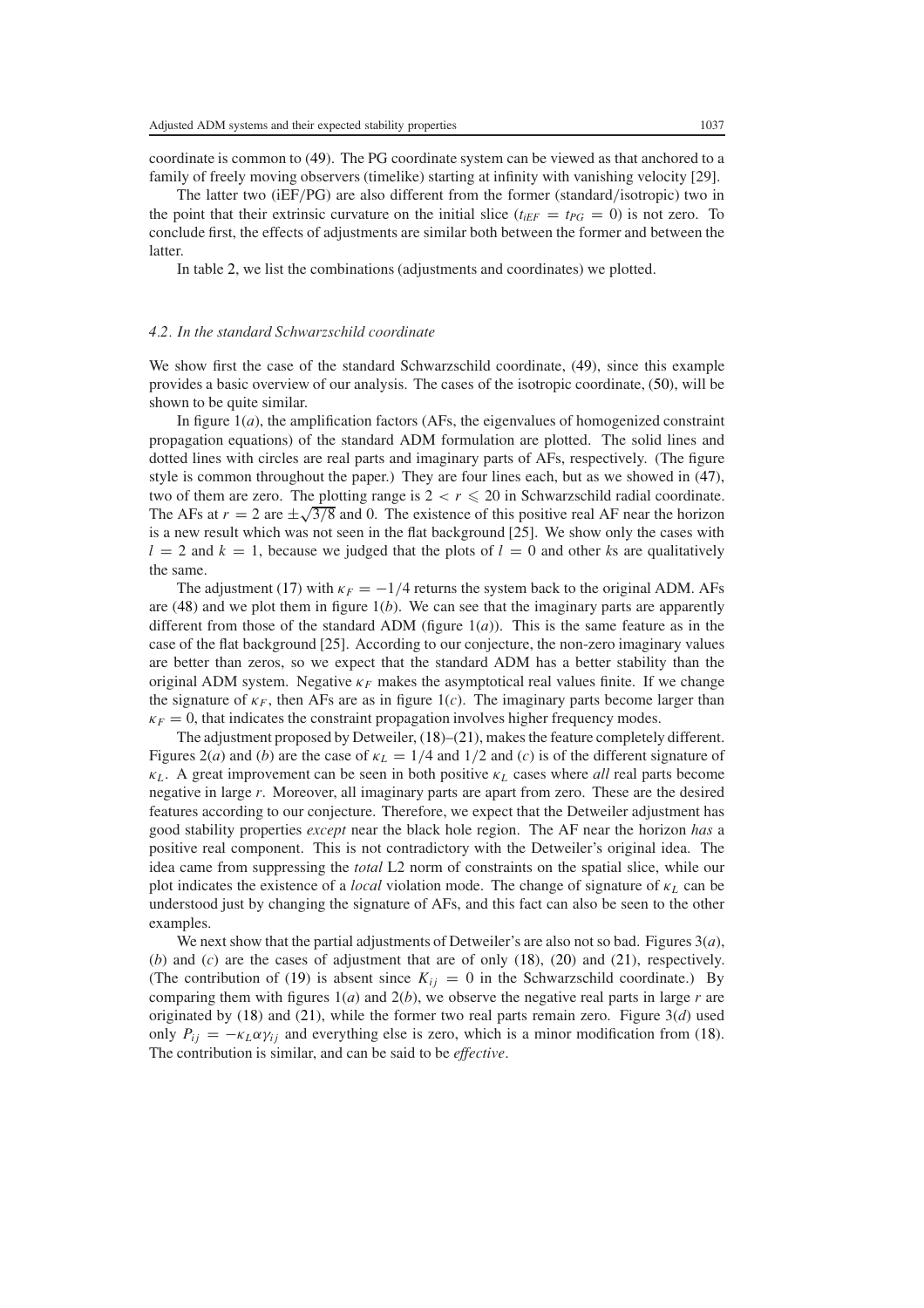

<span id="page-11-0"></span>**Figure 1.** Amplification factors (AFs, eigenvalues of homogenized constraint propagation equations) are shown for the standard Schwarzschild coordinate, with (*a*) no adjustments, i.e., standard ADM, (*b*) original ADM ( $\kappa_F = -1/4$ ) and (*c*) an adjusted version with different signature,  $\kappa_F = +1/4$  (see equation [\(17\)](#page-5-3)). The solid lines and the dotted lines with circles are real parts and imaginary parts, respectively. They are four lines each, but actually the two eigenvalues are zero for all cases. Plotting range is  $2 < r \le 20$  using Schwarzschild radial coordinate. We set  $k = 1, l = 2$  and  $m = 2$  throughout the paper.

#### *4.3. In isotropic/iEF/PG coordinates*

We next compare AFs between different coordinate expressions. The first test is for the standard ADM formulation. Figure [4](#page-14-0) shows AFs for (*a*) the isotropic coordinate [\(50\)](#page-9-2), (*b*) the iEF coordinate [\(51\)](#page-9-3) and (*c*) the PG coordinate [\(52\)](#page-9-4). All plots are on the time slice of  $t = 0$ in each coordinate expression. (See figure  $1(a)$  for the standard Schwarzschild coordinate.) We see that figures  $1(a)$  and  $4(a)$  are quite similar, while figures  $4(b)$  and (*c*) are qualitatively different from the former. This is because the latter expressions (iEF*/*PG) are asymmetric according to time, i.e. they have non-zero extrinsic curvature.

We note that the constraint propagation equations are invariant for spatial coordinate transformation, but AFs are invariant only for linear transformation. This explains the differences between figures 1(*a*) and 4(*a*), although these are not significant.

We note that while some AFs in iEF*/*PG remain positive (figures 4(*b*) and (*c*)) in large *r* region, their nature changes due to the adjustments. Figure [5](#page-15-1) is for the Detweiler-type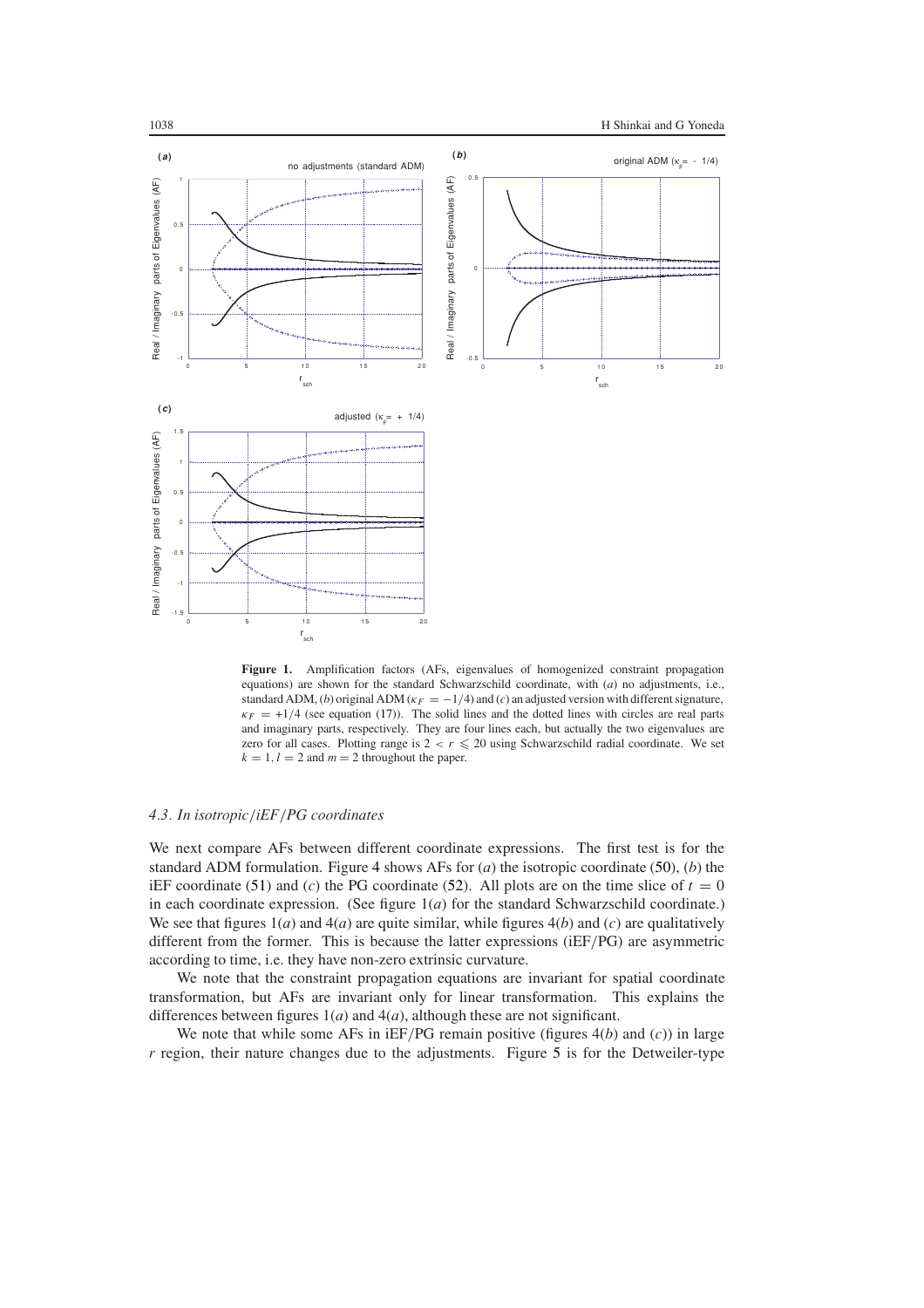

**Figure 2.** Amplification factors of the standard Schwarzschild coordinate, with Detweiler type adjustments, [\(18\)](#page-5-1)–[\(21\)](#page-5-2). Multipliers used in the plot are (*a*)  $\kappa_L = +1/4$ , (*b*)  $\kappa_L = +1/2$  and (*c*)  $\kappa_L = -1/2$ . Plotting details are the same as in figure [1.](#page-11-0)

adjustment, [\(18\)](#page-5-1)–[\(21\)](#page-5-2), for the isotropic*/*iEF*/*PG coordinate cases. (See figure 2(*b*) for the standard Schwarzschild coordinate.) Interestingly, all plots indicate that all real parts of AFs are negative, and imaginary parts are non-zero (again except near the black hole region). By arranging the multiplier parameter, for the iEF*/*PG coordinates, there is a chance to get all negative real AFs outside the black hole horizon. For example, for the iEF (PG) coordinate all the real-part goes negative outside the black hole horizon if  $\kappa_L > 3.1(1.6)$ , while large  $\kappa_L$ may introduce another instability problem [22].

Figure [6](#page-16-0) shows the adjustment no 4 in table [1,](#page-6-0) which was used in the test of the PennState group [11]. The main difference from above is that the adjustment here is only for the radial component of the extrinsic curvature,  $K_{rr}$ . The numerical experiments in [11] show better stability for positive  $\kappa_{\mu}$ , a fact that can also be observed in figure [6:](#page-16-0) positive  $\kappa_{\mu}$  produces negative real AFs. (See figures 4(*b*) and (*c*) for the standard ADM case.)

Such kinds of test can be done with other combinations. In table [3,](#page-17-0) we listed our results for more examples. The table includes the above results and is intended to extract the contributions of each term in [\(13\)](#page-4-6) and [\(14\)](#page-4-7). The effects of adjustments (of each  $\kappa > 0$  case) to AFs are commented upon for each coordinate system and for real*/*imaginary parts of AFs, respectively.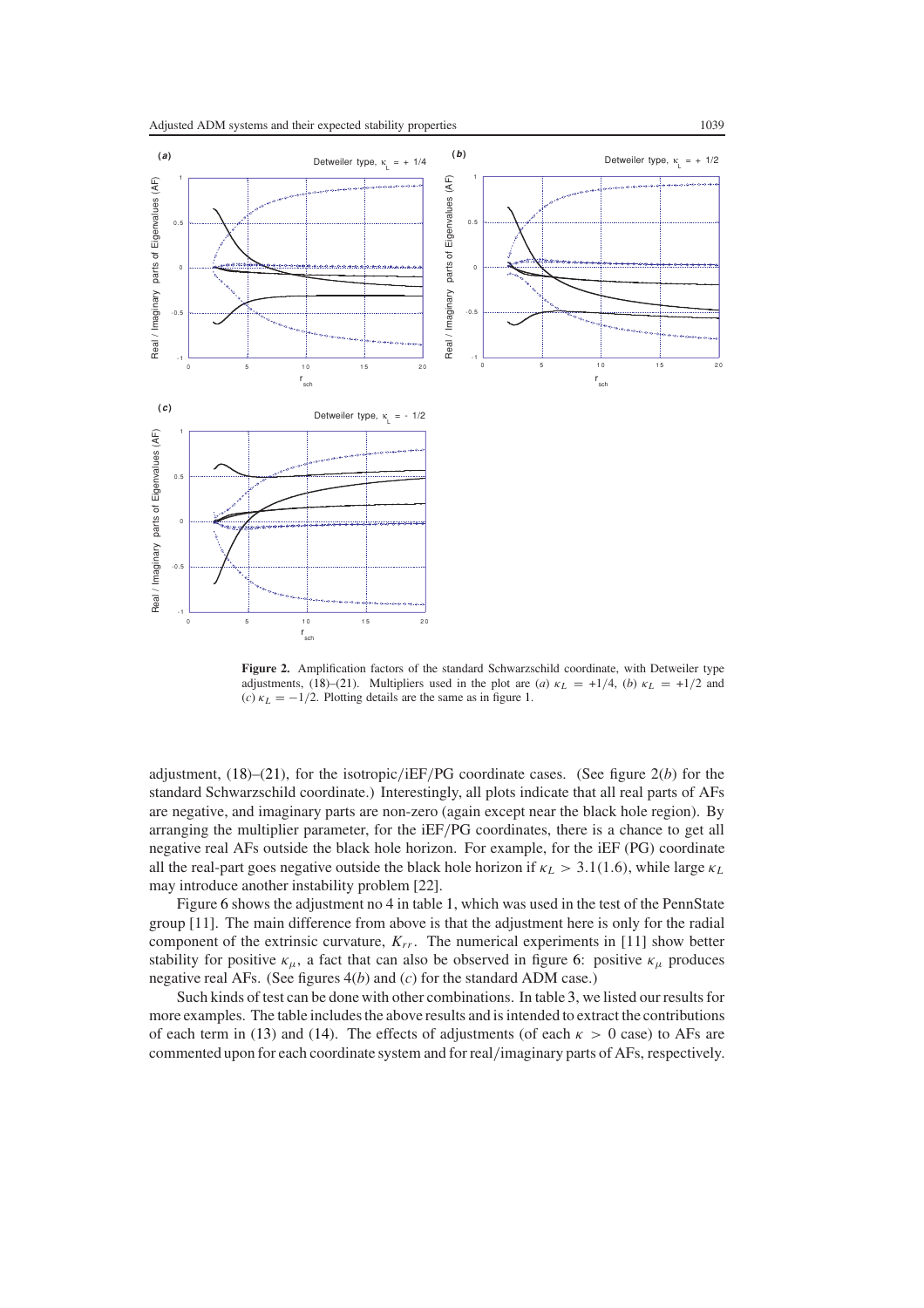

**Figure 3.** Amplification factors of the standard Schwarzschild coordinate, with Detweiler type (partial contributions) adjustments. (*a*) is the case no 2-P in table [1,](#page-6-0) adjusting with  $P_{ij} = -\kappa_L \alpha^3 \gamma_{ij}$ , i.e. [\(18\)](#page-5-1), and else zero. Similarly, (*b*) is no 2-S,  $S^k_{ij}$ -part [\(20\)](#page-5-4) and else zero, and (*c*) is no 2-s,  $S^k_{ij}$ -part [\(21\)](#page-5-2) and else zero. (*d*) is no 3,  $P_{ij} = -\kappa_L \alpha \gamma_{ij}$  and else zero, which is a minor modification from (*a*). We used  $\kappa_L = +1/2$  for all plots. Plotting details are the same as in figure [1.](#page-11-0)

These judgements are made at the  $r \sim O(10M)$  region on their  $t = 0$  slice. We hope this table will help further numerical improvements for the community.

#### *4.4. Maximally sliced evolving Schwarzschild spacetime*

So far, our discussion is limited to one 3-hypersurface. Generally speaking, such an initialvalue-like analysis may not be enough to determine what combination of adjustments, coordinate system and gauge conditions are suitable for the numerical evolution problem. Here as the first further step, we show our analysis of several snapshots of maximally sliced Schwarzschild spacetime.

The so-called maximal slicing condition,  $K = 0$ , is one of the most widely used gauge conditions to fix the lapse function,  $\alpha$ , during numerical evolution, since it has a feature of singularity avoidance. The condition will turn to an elliptic equation for  $\alpha$ . However, in the case of Schwarzschild spacetime, we can express a maximally sliced hypersurface at an arbitrary time without full numerical time integration. The recipe is given by Estabrook *et al* [30], and we introduce the procedure briefly in appendix B.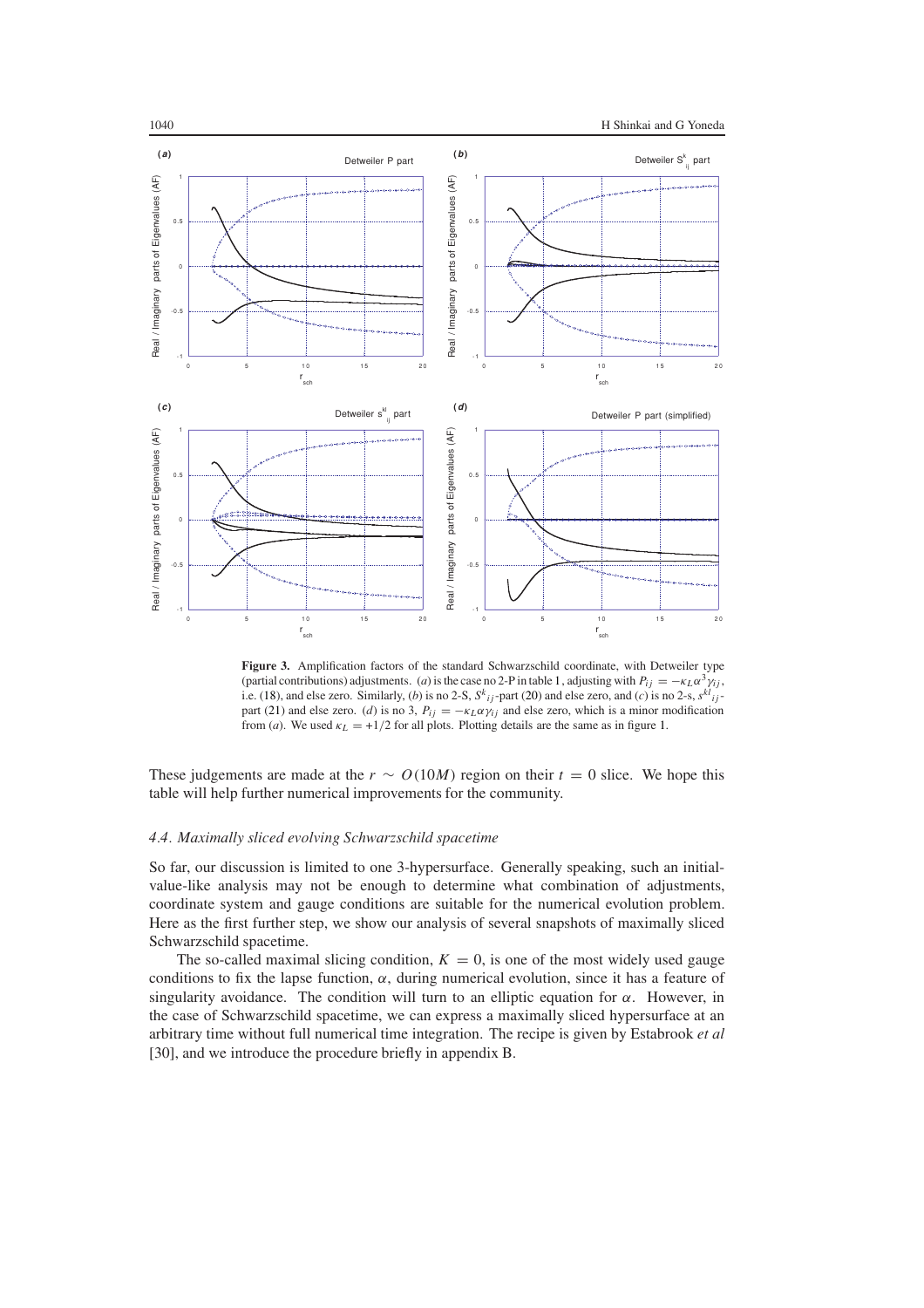

<span id="page-14-0"></span>**Figure 4.** Comparison of amplification factors between different coordinate expressions for the standard ADM formulation (i.e. no adjustments). (*a*) is for the isotropic coordinate [\(50\)](#page-9-2), and the plotting range is  $1/2 \le r_{iso}$ . (*b*) and (*c*) are for the iEF coordinate [\(51\)](#page-9-3) and the PG coordinate [\(52\)](#page-9-4), respectively, and we plot lines on the  $t = 0$  slice for each expression. (See figure 1(*a*) for the standard Schwarzschild coordinate.) The four solid lines and the four dotted lines with circles are real parts and imaginary parts, respectively.

By specifying a particular time  $\bar{t}$ , where  $\bar{t}$  is supposed to express the time coordinate on a maximally sliced hypersurface (see detail in appendix B), we get metric components (*α, β* and  $\gamma_{ij}$ ). The procedure requires us to solve ODE, but it is not a result of time integration. We then calculate AFs as the previous ones.

We show several snapshots in figure [7.](#page-18-1) We picked up 3-slices of  $\bar{t} = 0, 1, 2, \ldots, 5$  for (a) the standard ADM and (b) Detweiler-type adjustment for the Schwarzschild coordinate. These initial data ( $\bar{t} = 0$ ) match those in figures 1(*a*) and 2(*b*), respectively. It is well known that the maximally sliced hypersurfaces approach (or stop approaching to the singularity)  $r_{\text{min}} \rightarrow$  $(3/2)M$  as  $\bar{t} \to \infty$ . The snapshots here correspond to  $r_{\min} = 2.00, 1.90, 1.76, 1.66, 1.60$  and 1*.*56 in unit *M*.

The figures show that AFs are changing along their evolution although not drastically, and also that their evolution behaviour is dependent upon the choice of adjustments. The evolution makes the AFs' configuration converge, which is expected from the nature of maximal slicing.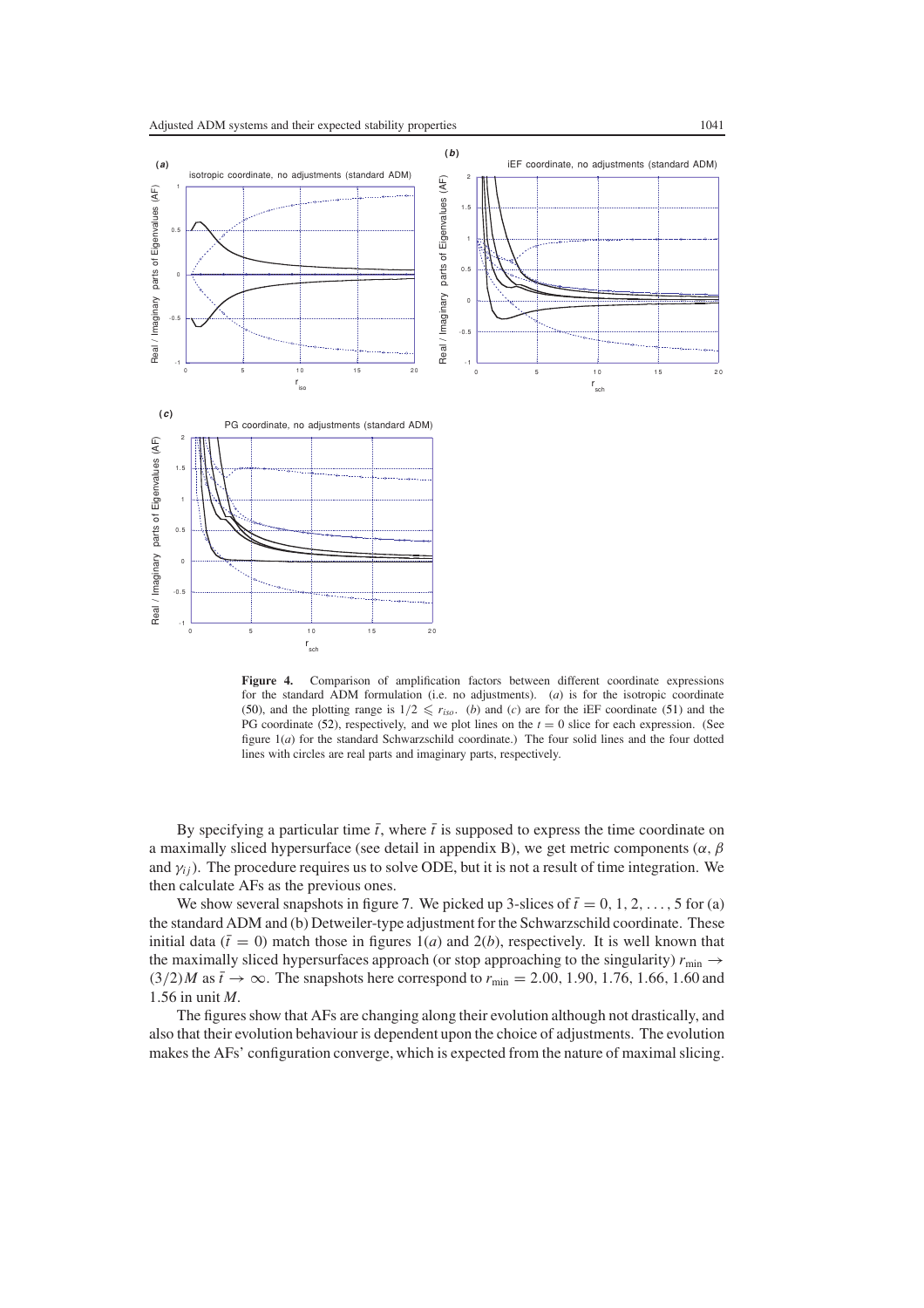

<span id="page-15-1"></span>**Figure 5.** Similar comparison with figure [4,](#page-14-0) but for Detweiler adjustments.  $\kappa_L = +1/2$  for all plots. (See figure 2(*b*) for the standard Schwarzschild coordinate.)

## <span id="page-15-0"></span>**5. Concluding remarks**

Motivated by performing a long-term stable and accurate numerical simulation of the Einstein equation, we proposed to adjust evolution equations by adding constraint terms by analysing the constraint propagation equations in advance. The idea is to construct an asymptotically constrained evolution system, which is robust against violation of the constraint. This method works even for the ADM formulation (which is not a hyperbolic system) against a flat background spacetime [25], and here we applied the analyses to a curved spacetime, a spherically symmetric black hole spacetime.

Recently, several numerical relativity groups reported the effects of adjustments. They are mostly searching for a suitable combination of multipliers through trial and error. We hope our discussion here helps to understand the background mathematics systematically, though it may not be the perfect explanation. The main difference between our analysis and actual numerical studies is that this is a local analysis only on the evolution equations. The actual numerical results are obtained under a certain treatment of the boundary conditions, the choice of numerical integration schemes and grid structures, and also depend on the accuracy of the initial data. We think, however, that our proposal is an alternative to the hyperbolicity classification in that it includes the non-principal part of the evolution equations, and we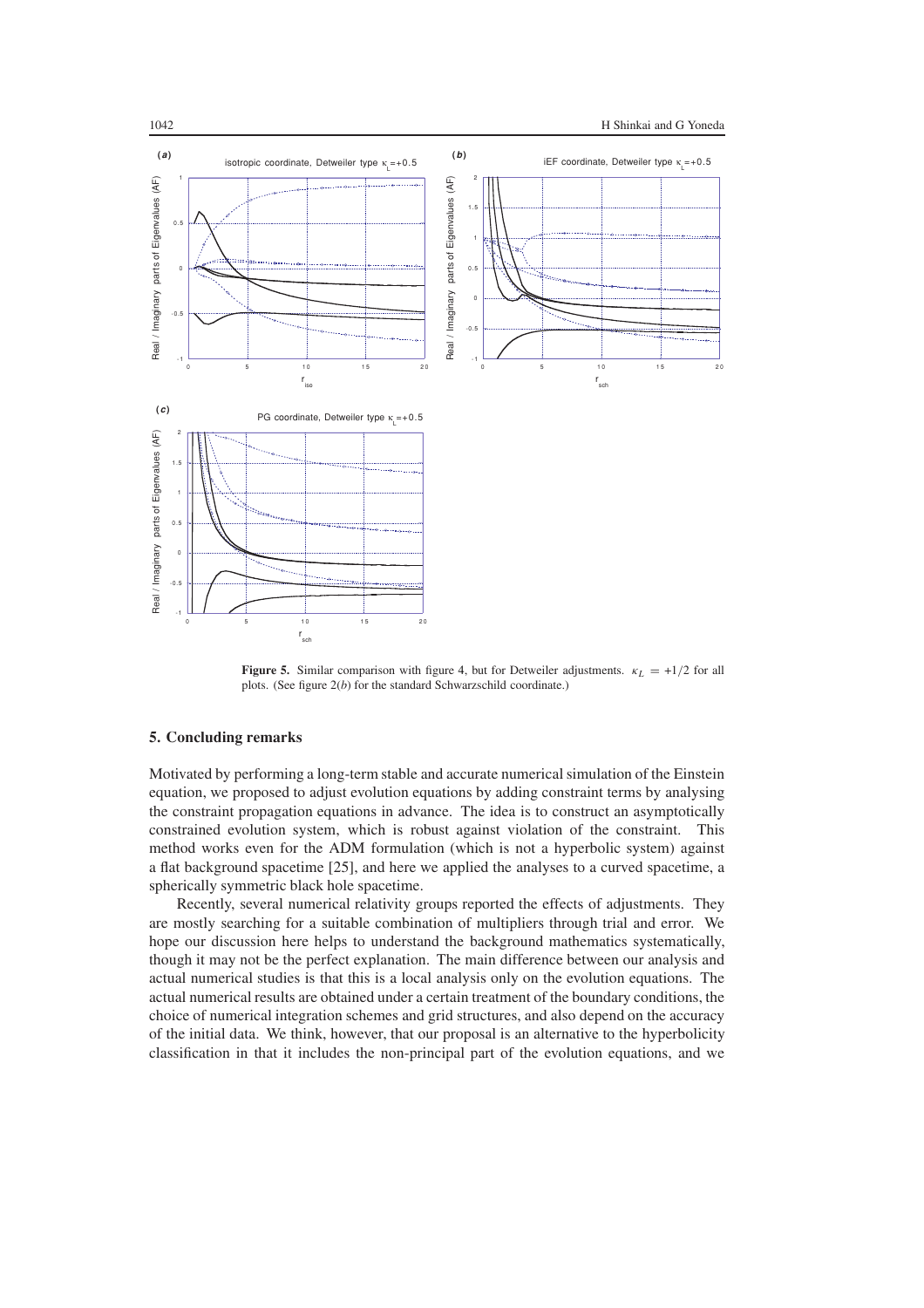

<span id="page-16-0"></span>**Figure 6.** Amplification factors of the adjustment no 4 in table [1.](#page-6-0)  $\kappa_{\mu} = +1/2, -1/2$  for iEF/PG coordinates. (See figures 4(*b*) and (*c*) for the standard ADM system.)

expect that the discussion here will provide fundamental information on the stable formulation of the Einstein equations to the community. Although we have not shown any numerical confirmations of our conjecture in this paper, we remark that the amplification factors explain the constraint violation behaviours quite well in the Maxwell equations and in the Ashtekar version of the Einstein equation on the flat background [22], and also that one of our examples explains a successful case of Kelly *et al* [11].

We presented a useful expression for analysing ADM constraint propagation in general in appendix A, and several analytic predictions of the adjustments for the Schwarzschild spacetime in table [3.](#page-17-0) We searched when and where the negative real or non-zero imaginary eigenvalues of the constraint propagation matrix appear, and how they depend on the choice of coordinate system and adjustments. Our analysis includes the proposal of Detweiler (1987), which is still the best one though it has a growing mode of constraint violation near the horizon.

We observed that the effects of adjustments depend on the choice of coordinate, gauge conditions and also on its time evolution. Therefore, our basic assumption of the constancy of the multipliers may be better to be replaced with more general procedures in our future treatment. We have already started to study this issue by applying the recent development of the computational techniques in classical multi-body dynamical systems [32], and hope that we can present some results soon elsewhere.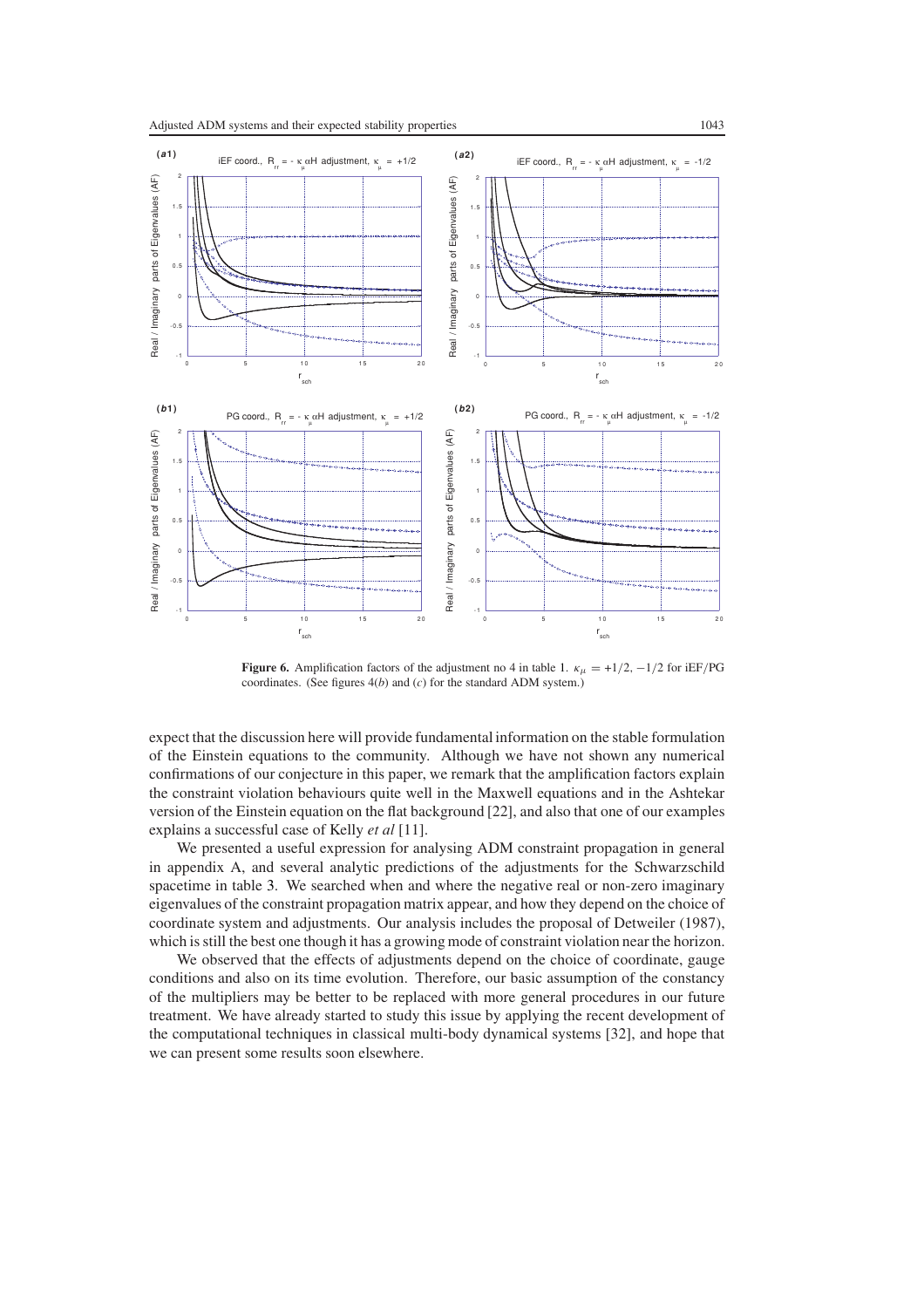<span id="page-17-0"></span>

|          | No in                    |                          |                                                                                                      |     | Schwarzschild/isotropic coordinates |                                  |              | iEF/PG coordinates            |              |
|----------|--------------------------|--------------------------|------------------------------------------------------------------------------------------------------|-----|-------------------------------------|----------------------------------|--------------|-------------------------------|--------------|
| No       | table 1                  |                          | Adjustment                                                                                           |     | <b>TRS</b>                          | Real                             | Imaginary    | Real                          | Imaginary    |
| $\Omega$ | $\mathbf{0}$             | $\overline{\phantom{0}}$ | no adjustments                                                                                       | yes | $\overline{\phantom{m}}$            |                                  |              |                               |              |
| $P-1$    | $2-P$                    | $P_{ii}$                 | $-\kappa_L \alpha^3 \gamma_{ij}$                                                                     | no  | no                                  | makes 2 Neg.                     | not apparent | makes 2 Neg.                  | not apparent |
| $P-2$    | 3                        | $P_{ij}$                 | $-\kappa_L \alpha \gamma_{ii}$                                                                       | no  | no                                  | makes 2 Neg.                     | not apparent | makes 2 Neg.                  | not apparent |
| $P-3$    | $\qquad \qquad -$        | $P_{ij}$                 | $P_{rr} = -\kappa$ or $P_{rr} = -\kappa \alpha$                                                      | no  | no                                  | slightly enl.Neg.                | not apparent | slightly enl.Neg.             | not apparent |
| $P-4$    | $\qquad \qquad -$        | $P_{ij}$                 | $-\kappa\gamma_{ij}$                                                                                 | no  | no                                  | makes 2 Neg.                     | not apparent | makes 2 Neg.                  | not apparent |
| $P-5$    | $\overline{\phantom{0}}$ | $P_{ij}$                 | $-\kappa \gamma_{rr}$                                                                                | no  | no                                  | red. Pos./enl.Neg.               | not apparent | red.Pos./enl.Neg.             | not apparent |
| $Q-1$    | $\overline{\phantom{m}}$ | $Q^k{}_{ij}$             | $\kappa \alpha \beta^k \gamma_{ij}$                                                                  | no  | no                                  | N/A                              | N/A          | $\kappa \sim 1.35$ min. vals. | not apparent |
| $Q-2$    | $\qquad \qquad -$        | $Q_{ij}^k$               | $Q^r{}_{rr} = \kappa$                                                                                | no  | yes                                 | red. abs vals.                   | not apparent | red. abs vals.                | not apparent |
| $Q-3$    | $\overline{\phantom{m}}$ | $Q^k{}_{ij}$             | $Q^{r}{}_{ij} = \kappa \gamma_{ij}$ or $Q^{r}{}_{ij} = \kappa \alpha \gamma_{ij}$                    | no  | yes                                 | red. abs vals.                   | not apparent | enl.Neg.                      | enl. vals.   |
| $Q-4$    | $\overline{\phantom{a}}$ | $Q_{ij}^k$               | $Q^r{}_{rr} = \kappa \gamma_{rr}$                                                                    | no  | yes                                 | red. abs vals.                   | not apparent | red. abs vals.                | not apparent |
| $R-1$    | -1                       | $R_{ij}$                 | $\kappa_F \alpha \gamma_{ii}$                                                                        | yes | yes                                 | $\kappa_F = -1/4$ min. abs vals. |              | $\kappa_F = -1/4$ min. vals.  |              |
| $R-2$    | $\overline{4}$           | $R_{ij}$                 | $R_{rr} = -\kappa_{\mu} \alpha$ or $R_{rr} = -\kappa_{\mu}$                                          | yes | no                                  | not apparent                     | not apparent | red.Pos./enl.Neg.             | enl. vals.   |
| $R-3$    | $\overline{\phantom{0}}$ | $R_{ij}$                 | $R_{rr} = -\kappa \gamma_{rr}$                                                                       | yes | no                                  | enl. vals.                       | not apparent | red.Pos./enl.Neg.             | enl. vals.   |
| $S-1$    | $2-S$                    | $S^k_{ij}$               | $\kappa_L \alpha^2 [3(\partial_{(i}\alpha)\delta_{j)}^k - (\partial_l\alpha)\gamma_{ij}\gamma^{kl}]$ | yes | no                                  | not apparent                     | not apparent | not apparent                  | not apparent |
| $S-2$    | $\overline{\phantom{0}}$ | $S^k_{ij}$               | $\kappa \alpha \gamma^{lk} (\partial_l \gamma_{ij})$                                                 | yes | no                                  | makes 2 Neg.                     | not apparent | makes 2 Neg.                  | not apparent |
| $p-1$    | $\overline{\phantom{a}}$ | $p^k_{ij}$               | $p^{r}_{ij} = -\kappa \alpha \gamma_{ij}$                                                            | no  | no                                  | red. Pos.                        | red. vals.   | red. Pos.                     | enl. vals.   |
| $p-2$    | $\qquad \qquad -$        | $p^k_{ij}$               | $p^{r}_{rr} = \kappa \alpha$                                                                         | no  | no                                  | red. Pos.                        | red. vals.   | red.Pos/enl.Neg.              | enl. vals.   |
| $p-3$    | $\overline{\phantom{a}}$ | $p^{k}{}_{ij}$           | $p^{r}_{rr} = \kappa \alpha \gamma_{rr}$                                                             | no  | no                                  | makes 2 Neg.                     | enl. vals.   | red. Pos. vals.               | red. vals.   |
| $q-1$    | $\qquad \qquad -$        | $q^{kl}{}_{ij}$          | $q^{rr}_{ii} = \kappa \alpha \gamma_{ii}$                                                            | no  | no                                  | $\kappa = 1/2$ min. vals.        | red. vals.   | not apparent                  | enl. vals.   |
| $q-2$    | $\qquad \qquad -$        | $q^{kl}{}_{ij}$          | $q^{rr}_{rr} = -\kappa \alpha \gamma_{rr}$                                                           | no  | yes                                 | red. abs vals.                   | not apparent | not apparent                  | not apparent |
| $r-1$    | $\qquad \qquad -$        | $r^k_{ij}$               | $r^{r}_{ii} = \kappa \alpha \gamma_{ii}$                                                             | no  | yes                                 | not apparent                     | not apparent | not apparent                  | enl. vals.   |
| $r-2$    | $\overline{\phantom{m}}$ | $r_{ij}^k$               | $r^r{}_{rr} = -\kappa \alpha$                                                                        | no  | yes                                 | red. abs vals.                   | enl. vals.   | red. abs vals.                | enl. vals.   |
| $r-3$    | -                        | $r_{ij}^k$               | $r^r{}_{rr} = -\kappa \alpha \gamma_{rr}$                                                            | no  | yes                                 | red. abs vals.                   | enl. vals.   | red. abs vals.                | enl. vals.   |
| $s-1$    | $2-s$                    | $s^{kl}$ <sub>ij</sub>   | $\kappa_L \alpha^3 [\delta_{(i}^k \delta_{j)}^l - (1/3) \gamma_{ij} \gamma^{kl}]$                    | no  | no                                  | makes 4 Neg.                     | not apparent | makes 4 Neg.                  | not apparent |
| $s-2$    | $\overline{\phantom{0}}$ | $s^{kl}$ <sub>ij</sub>   | $s^{rr}_{ij} = -\kappa \alpha \gamma_{ij}$                                                           | no  | no                                  | makes 2 Neg.                     | red. vals.   | makes 2 Neg.                  | red. vals.   |
| $s-3$    | $\overline{\phantom{a}}$ | $s^{kl}$ <sub>ij</sub>   | $s^{rr}_{rr} = -\kappa \alpha \gamma_{rr}$                                                           | no  | no                                  | makes 2 Neg.                     | red. vals.   | makes 2 Neg.                  | red. vals.   |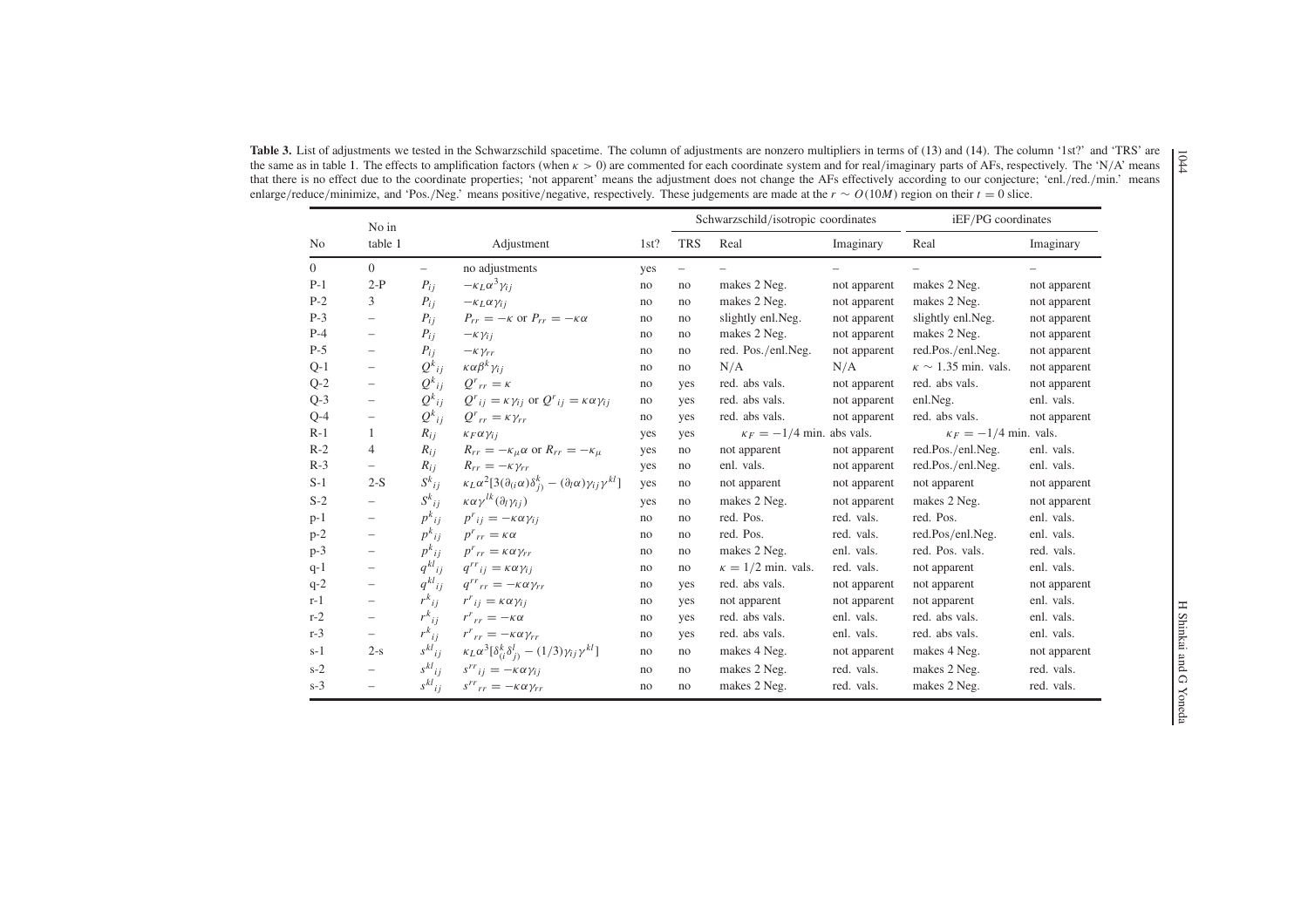

<span id="page-18-1"></span>Figure 7. Amplification factors of snapshots of maximally-sliced evolving Schwarzschild spacetime. (*a*) and (*b*) are of the standard ADM formulation (real and imaginary parts, respectively), (*c*) and (*d*) are Detweiler's adjustment ( $\kappa_L = +1/2$ ). Lines in (*a*) and (*c*) are the largest (positive) AF on each time slice, while lines in (*b*) and (*d*) are the maximum imaginary part of AF on each time slice. The time label *t* in plots is  $\bar{t}$  in appendix B. The lines start at  $r_{\text{min}} = 2$  ( $\bar{t} = 0$ ) and  $r_{\text{min}} = 1.55$  ( $\bar{t} = 5$ ).

#### **Acknowledgments**

We thank Y Erigushi, T Harada, M Shibata and M Tiglio for helpful comments. HS is supported by the special postdoctoral researchers program at RIKEN.

## <span id="page-18-0"></span>**Appendix A. General expressions of ADM constraint propagation equations**

For the reader's convenience, we express here the constraint propagation equations generally, considering the adjustments to the evolution equations. We repeat the necessary equations for this appendix to be read independently.

*Appendix A1. The standard ADM equations and constraint propagations*

<span id="page-18-2"></span>We start by analysing the standard ADM system, that is, with evolution equations

$$
\partial_t \gamma_{ij} = -2\alpha K_{ij} + \nabla_i \beta_j + \nabla_j \beta_i \tag{53}
$$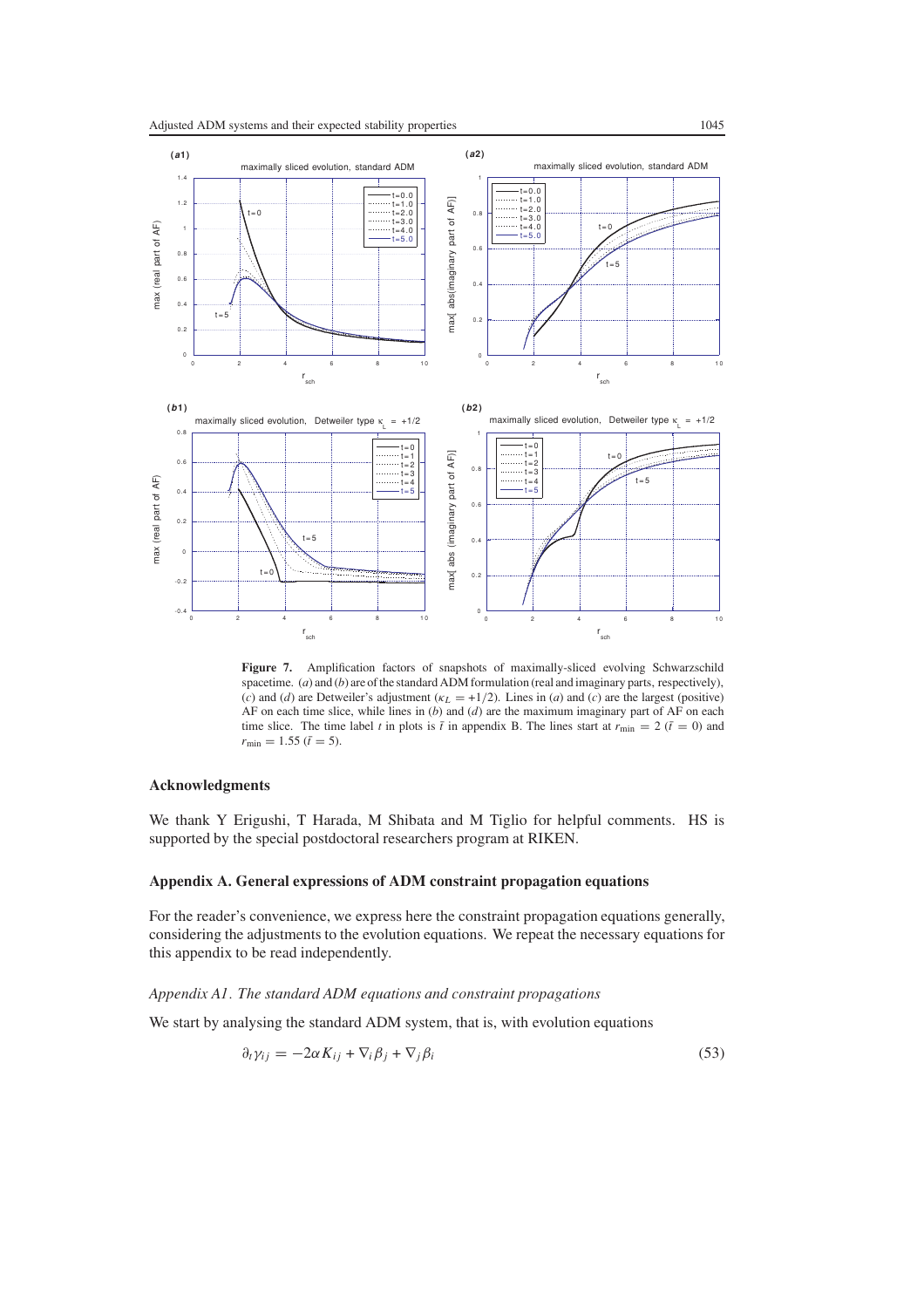<span id="page-19-4"></span>
$$
\partial_t K_{ij} = \alpha R_{ij}^{(3)} + \alpha K K_{ij} - 2\alpha K_{ik} K^k{}_j - \nabla_i \nabla_j \alpha + (\nabla_i \beta^k) K_{kj} + (\nabla_j \beta^k) K_{ki} + \beta^k \nabla_k K_{ij}
$$
 (54)

<span id="page-19-1"></span><span id="page-19-0"></span>and constraint equations

$$
\mathcal{H} := R^{(3)} + K^2 - K_{ij} K^{ij} \tag{55}
$$

$$
\mathcal{M}_i := \nabla_j K^j_{\;i} - \nabla_i K \tag{56}
$$

where  $(\gamma_{ij}, K_{ij})$  are the induced 3-metric and the extrinsic curvature,  $(\alpha, \beta_i)$  are the lapse function and the shift covector,  $\nabla_i$  is the covariant derivative adapted to  $\gamma_{ij}$  and  $R^{(3)}_{ij}$  is the 3-Ricci tensor.

The constraint propagation equations, which are the time evolution equations of the Hamiltonian constraint [\(55\)](#page-19-0) and the momentum constraints [\(56\)](#page-19-1).

<span id="page-19-2"></span>*Expression using*  $H$  *and*  $M$ <sup>*i*</sup>. The constraint propagation equations can be written as

$$
\partial_t \mathcal{H} = \beta^j (\partial_j \mathcal{H}) + 2\alpha K \mathcal{H} - 2\alpha \gamma^{ij} (\partial_i \mathcal{M}_j) + \alpha (\partial_l \gamma_{mk}) (2\gamma^{ml} \gamma^{kj} - \gamma^{mk} \gamma^{lj}) \mathcal{M}_j - 4\gamma^{ij} (\partial_j \alpha) \mathcal{M}_i
$$
(57)

$$
\partial_t \mathcal{M}_i = -(1/2)\alpha(\partial_i \mathcal{H}) - (\partial_i \alpha)\mathcal{H} + \beta^j(\partial_j \mathcal{M}_i) + \alpha K \mathcal{M}_i - \beta^k \gamma^{jl}(\partial_i \gamma_{lk}) \mathcal{M}_j + (\partial_i \beta_k) \gamma^{kj} \mathcal{M}_j.
$$
(58)

<span id="page-19-3"></span>This is a suitable form to discuss hyperbolicity of the system. The simplest derivation of [\(57\)](#page-19-2) and [\(58\)](#page-19-3) is by using the Bianchi identity, which can be seen in Frittelli [26].

A shorter expression is available, e.g.

$$
\partial_t \mathcal{H} = \beta^l \partial_l \mathcal{H} + 2\alpha K \mathcal{H} - 2\alpha \gamma^{-1/2} \partial_l (\sqrt{\gamma} \mathcal{M}^l) - 4(\partial_l \alpha) \mathcal{M}^l
$$
  
\n
$$
= \beta^l \nabla_l \mathcal{H} + 2\alpha K \mathcal{H} - 2\alpha (\nabla_l \mathcal{M}^l) - 4(\nabla_l \alpha) \mathcal{M}^l
$$
  
\n
$$
\partial_t \mathcal{M}_i = -(1/2)\alpha(\partial_i \mathcal{H}) - (\partial_i \alpha) \mathcal{H} + \beta^l \nabla_l \mathcal{M}_i + \alpha K \mathcal{M}_i + (\nabla_i \beta_l) \mathcal{M}^l
$$
 (59)

$$
= - (1/2)\alpha(\nabla_i \mathcal{H}) - (\nabla_i \alpha)\mathcal{H} + \beta^l \nabla_l \mathcal{M}_i + \alpha K \mathcal{M}_i + (\nabla_i \beta_l) \mathcal{M}^l \tag{60}
$$

or by using Lie derivatives along *αnµ*,

$$
\pounds_{\alpha n^{\mu}} \mathcal{H} = 2\alpha K \mathcal{H} - 2\alpha \gamma^{-1/2} \partial_l(\sqrt{\gamma} \mathcal{M}^l) - 4(\partial_l \alpha) \mathcal{M}^l \tag{61}
$$

$$
\pounds_{\alpha n^{\mu}} \mathcal{M}_i = -(1/2)\alpha(\partial_i \mathcal{H}) - (\partial_i \alpha)\mathcal{H} + \alpha K \mathcal{M}_i.
$$
\n(62)

*Expression using*  $\gamma_{ij}$  *and*  $K_{ij}$ . In order to check the effects of the adjustments in [\(53\)](#page-18-2) and [\(54\)](#page-19-4) to constraint propagation, it is useful to re-express [\(57\)](#page-19-2) and [\(58\)](#page-19-3) using  $\gamma_{ij}$  and  $K_{ij}$ . By a straightforward calculation, we obtain an expression as

<span id="page-19-6"></span><span id="page-19-5"></span>
$$
\partial_t \mathcal{H} = H_1^{mn}(\partial_t \gamma_{mn}) + H_2^{imn} \partial_i (\partial_t \gamma_{mn}) + H_3^{ijmn} \partial_i \partial_j (\partial_t \gamma_{mn}) + H_4^{mn} (\partial_t K_{mn}) \tag{63}
$$

$$
\partial_t \mathcal{M}_i = M_{1i}^{mn} (\partial_t \gamma_{mn}) + M_{2i}^{jmn} \partial_j (\partial_t \gamma_{mn}) + M_{3i}^{mn} (\partial_t K_{mn}) + M_{4i}^{jmn} \partial_j (\partial_t K_{mn}) \tag{64}
$$

where

$$
H_1^{mn} := -2R^{(3)mn} - \Gamma_{kj}^p \Gamma_{pi}^k \gamma^{mi} \gamma^{nj} + \Gamma^m \Gamma^n + \gamma^{ij} \gamma^{np} (\partial_i \gamma^{mk}) (\partial_j \gamma_{kp})
$$
  

$$
- \gamma^{mp} \gamma^{ni} (\partial_i \gamma^{kj}) (\partial_j \gamma_{kp}) - 2KK^{mn} + 2K^n{}_j K^{mj}
$$
(65)

$$
H_2^{imm} := -2\gamma^{mi}\Gamma^n - (3/2)\gamma^{ij}\left(\partial_j\gamma^{mn}\right) + \gamma^{mj}\left(\partial_j\gamma^{in}\right) + \gamma^{mn}\Gamma^i\tag{66}
$$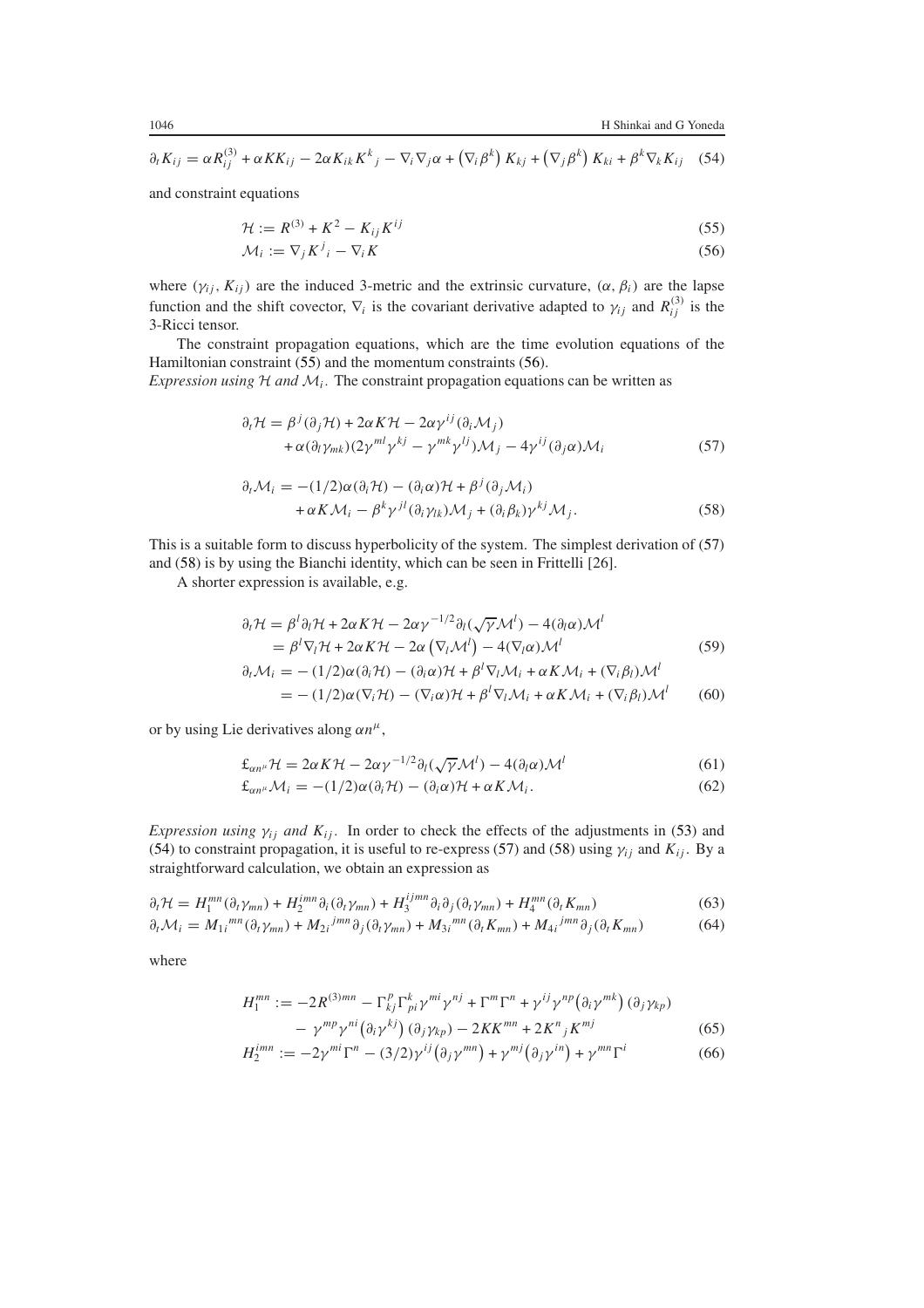$H_3^{ijmn} := -\gamma^{ij}\gamma^{mn} + \gamma^{in}\gamma^{mj}$  (67)

$$
H_4^{mn} := 2(K\gamma^{mn} - K^{mn})
$$
\n
$$
M_{1i}^{mn} := \gamma^{nj} (\partial_i K^m{}_j) - \gamma^{mj} (\partial_j K^n{}_i) + (1/2) (\partial_j \gamma^{mn}) K^j{}_i + \Gamma^n K^m{}_i
$$
\n(68)

$$
M_{2i}^{jmn} := -\gamma^{mj} K^{n}{}_{i} + (1/2)\gamma^{mn} K^{j}{}_{i} + (1/2) K^{mn} \delta^{j}_{i}
$$
 (70)

$$
M_{2i}^{jmn} := -\gamma^{mj} K^n{}_i + (1/2) \gamma^{mn} K^j{}_i + (1/2) K^{mn} \delta^j_i
$$
  
\n
$$
M_{3i}^{mn} := -\delta^n_i \Gamma^m - (1/2) \left( \partial_i \gamma^{mn} \right)
$$
\n(70)

$$
M_{4i}^{jmn} := \gamma^{mj} \delta_i^n - \gamma^{mn} \delta_i^j \tag{72}
$$

where we expressed 
$$
\Gamma^m = \Gamma^m_{ij} \gamma^{ij}
$$
.

#### *Appendix A2. Adjustments*

Generally, we write here the adjustment terms to [\(53\)](#page-18-2) and [\(54\)](#page-19-4) using [\(55\)](#page-19-0) and [\(56\)](#page-19-1) by the following combinations:

adjustment term of 
$$
\partial_t \gamma_{ij}
$$
:  $+P_{ij} \mathcal{H} + Q^k_{ij} \mathcal{M}_k + p^k_{ij} (\nabla_k \mathcal{H}) + q^{kl}_{ij} (\nabla_k \mathcal{M}_l)$  (73)

adjustment term of 
$$
\partial_t K_{ij}
$$
:  $+R_{ij} \mathcal{H} + S^k_{ij} \mathcal{M}_k + r^k_{ij} (\nabla_k \mathcal{H}) + s^{kl}_{ij} (\nabla_k \mathcal{M}_l)$  (74)

where  $P$ ,  $Q$ ,  $R$ ,  $S$  and  $p$ ,  $q$ ,  $r$ ,  $s$  are multipliers (please do not confuse  $R_{ij}$  with 3-Ricci curvature that we write as  $R^{(3)}_{ij}$ ). We adjust them only using up to the first derivatives in order to make the discussion simple.

<span id="page-20-1"></span>By substituting the above adjustments into [\(63\)](#page-19-5) and [\(64\)](#page-19-6), we can write the adjusted constraint propagation equations as

## $\partial_t$ *H* = (original terms)

$$
+ H_1^{mn} \left[ P_{mn} \mathcal{H} + Q_{mn}^k \mathcal{M}_k + p_{mn}^k (\nabla_k \mathcal{H}) + q^{kl}{}_{mn} (\nabla_k \mathcal{M}_l) \right] + H_2^{imn} \partial_i \left[ P_{mn} \mathcal{H} + Q_{mn}^k \mathcal{M}_k + p_{mn}^k (\nabla_k \mathcal{H}) + q^{kl}{}_{mn} (\nabla_k \mathcal{M}_l) \right] + H_3^{ijmn} \partial_i \partial_j \left[ P_{mn} \mathcal{H} + Q_{mn}^k \mathcal{M}_k + p_{mn}^k (\nabla_k \mathcal{H}) + q^{kl}{}_{mn} (\nabla_k \mathcal{M}_l) \right] + H_4^{mn} \left[ R_{mn} \mathcal{H} + S_{mn}^k \mathcal{M}_k + r_{mn}^k (\nabla_k \mathcal{H}) + s^{kl}{}_{mn} (\nabla_k \mathcal{M}_l) \right]
$$
(75)

 $\partial_t \mathcal{M}_i$  = (original terms)

$$
+ M_{1i}^{mn} \left[ P_{mn} \mathcal{H} + Q_{mn}^k \mathcal{M}_k + p_{mn}^k (\nabla_k \mathcal{H}) + q^{kl}_{mn} (\nabla_k \mathcal{M}_l) \right] + M_{2i}^{jmn} \partial_j \left[ P_{mn} \mathcal{H} + Q_{mn}^k \mathcal{M}_k + p_{mn}^k (\nabla_k \mathcal{H}) + q^{kl}_{mn} (\nabla_k \mathcal{M}_l) \right] + M_{3i}^{mn} \left[ R_{mn} \mathcal{H} + S_{mn}^k \mathcal{M}_k + r_{mn} (\nabla_k \mathcal{H}) + s_{mn}^{kl} (\nabla_k \mathcal{M}_l) \right] + M_{4i}^{jmn} \partial_j \left[ R_{mn} \mathcal{H} + S_{mn}^k \mathcal{M}_k + r_{mn}^k (\nabla_k \mathcal{H}) + s_{mn}^{kl} (\nabla_k \mathcal{M}_l) \right].
$$
 (76)

Here the 'original terms' can be understood either as [\(57\)](#page-19-2) and [\(58\)](#page-19-3), or as [\(63\)](#page-19-5) and [\(64\)](#page-19-6). Therefore, for example, we can observe that adjustments to  $\partial_t \gamma_{ij}$  do not always keep the constraint propagation equations in the first-order form, due to their contribution in the third adjusted term in [\(75\)](#page-20-1).

We note that these expressions of constraint propagation equations are equivalent when we include the cosmological constant and*/*or matter terms.

## <span id="page-20-0"></span>**Appendix B. Maximally slicing a Schwarzschild black hole**

The maximal slicing condition,  $K = 0$ , is one of the most widely used gauge conditions to fix the lapse function,  $\alpha$ , during numerical evolution, since it has a feature of singularity avoidance. The condition will turn into an elliptic equation for  $\alpha$ , such as

$$
\nabla^i \nabla_i \alpha = \binom{^{(3)}R + K^2}{\alpha} = K_{ij} K^{ij} \alpha \tag{77}
$$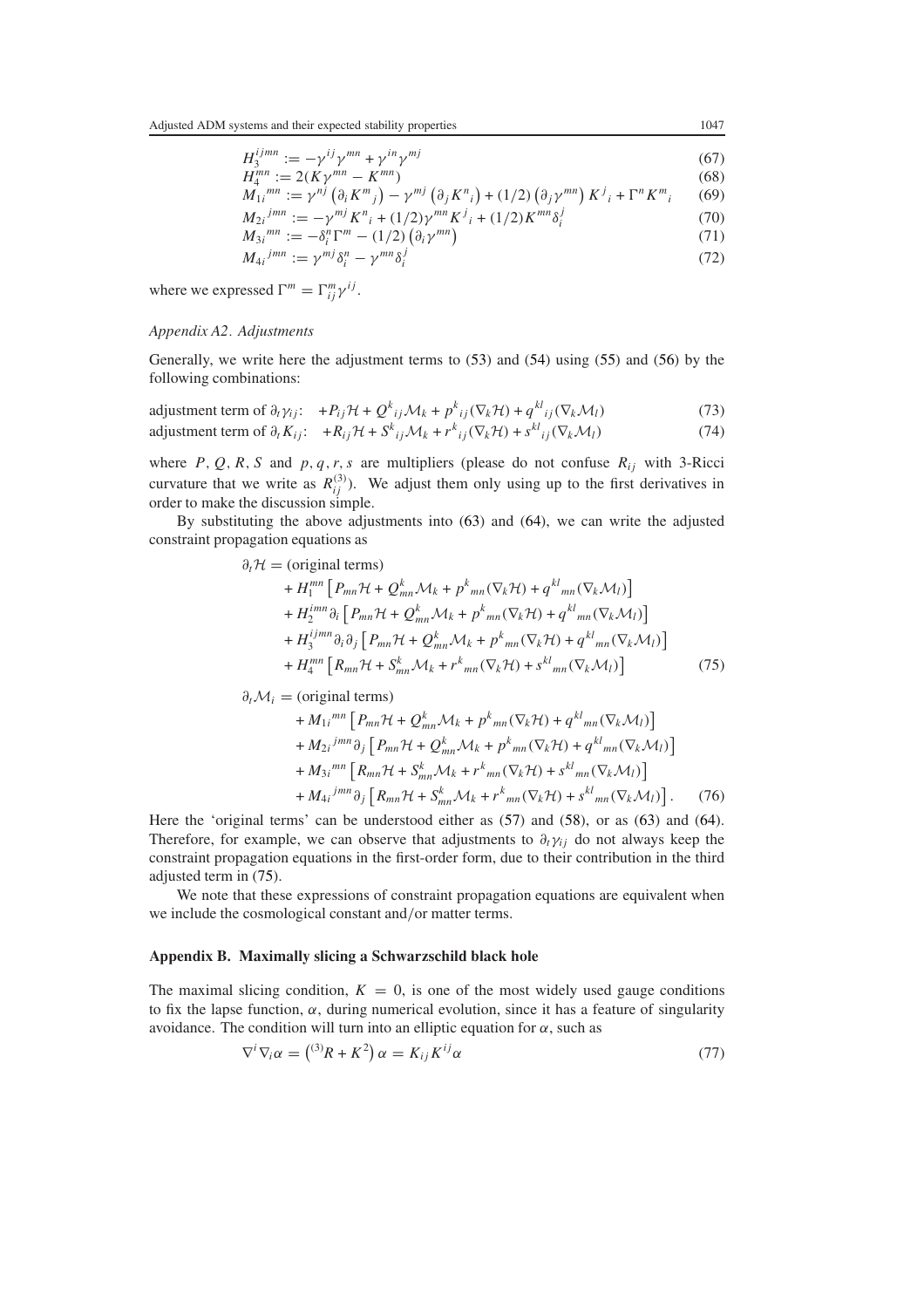where we used the Hamiltonian constraint in the second equality. However, for the case of Schwarzschild spacetime, we can express a maximally sliced hypersurface at an arbitrary time without full numerical integration. The recipe is given by Estabrook *et al* [30], and we introduce the procedure here briefly.

The goal is to express Schwarzschild geometry with a metric

$$
ds^{2} = (-\alpha^{2} + A^{-1}\beta^{2}) d\vec{t}^{2} + 2\beta d\vec{t} dr + A dr^{2} + r^{2}(d\theta^{2} + \sin^{2}\theta d\varphi^{2})
$$
 (78)

where  $\alpha(\bar{t}, r)$ ,  $\beta(\bar{t}, r)$  and  $A(\bar{t}, r)$ , and we suppose  $\bar{t}$  = constant on the maximally sliced hypersurface.

<span id="page-21-1"></span>The original Schwarzschild time coordinate, *t*, is now the function of  $t(\bar{t}, r)$ , with

$$
\left. \frac{\partial t}{\partial \bar{t}} \right|_{r = \text{const}} = \alpha \sqrt{A} \tag{79}
$$

$$
\left. \frac{\partial t}{\partial r} \right|_{\bar{r} = \text{const}} = -\frac{\sqrt{AT}}{r^2} \frac{1}{1 - 2M/r} \tag{80}
$$

<span id="page-21-5"></span><span id="page-21-0"></span>where  $T$  is an arbitrary function of  $\bar{t}$ , while  $A$  is given as

$$
A = \left(1 - \frac{2M}{r} + \frac{T^2}{r^4}\right)^{-1}
$$
\n(81)

<span id="page-21-2"></span>using both Hamiltonian and momentum constraints. [\(80\)](#page-21-0) can be integrated as

$$
t = -\frac{T}{M} \int_{M/r}^{X(T)} \frac{1}{1 - 2x} \frac{1}{\sqrt{1 - 2x + T^2 M^{-4} x^4}} dx
$$
(82)

<span id="page-21-4"></span>where  $X(T)$  is required to be a smaller real root of the quartic equation,

$$
1 - 2x + T^2 M^{-4} x^4 = 0 \tag{83}
$$

in order to be consistent with [\(79\)](#page-21-1) under the boundary condition, the smoothness across the Einstein–Rosen bridge

$$
r = r_{\min} \qquad \text{at } t = 0 \tag{84}
$$

<span id="page-21-3"></span>that turns  $\partial t / \partial r |_{r \to r_{\min}} \to \infty$  and  $T = T(r_{\min}) = \sqrt{r_{\min}^3 (2M - r_{\min})}$ . By identifying  $t \sim \bar{t}$  at spatial infinity, we get

$$
\bar{t} = -\frac{T}{M} \int_0^{X(T)} \frac{1}{1 - 2x} \frac{1}{\sqrt{1 - 2x + T^2 M^{-4} x^4}} dx
$$
(85)

where the integration across the pole at  $x = 1/2$  is taken in the sense of the principal value.

In summary, if we specified a parameter  $T$  ( $0 \leqslant T < 3\sqrt{3}/4$  corresponds to  $0 \leqslant \overline{t} < \infty$ ), then we obtain the coordinate time *t* and  $\bar{t}$  from [\(82\)](#page-21-2) and [\(85\)](#page-21-3) via [\(83\)](#page-21-4). Then we obtain the metric components by

<span id="page-21-6"></span>
$$
\alpha(r, T) = \sqrt{1 - \frac{2M}{r} + \frac{T^2}{r^4}} \left[ 1 + \frac{dT}{d\bar{t}} \frac{1}{M} \int_0^{M/r} \frac{dx}{(1 - 2x + T^2 M^{-4} x^4)^{2/3}} \right]
$$
(86)  

$$
\beta(r, T) = \alpha A T r^{-2}
$$
(87)

and [\(81\)](#page-21-5), where  $dT/d\bar{t}$  in [\(86\)](#page-21-6) can be calculated using

$$
\left(\frac{dT}{d\bar{t}}\right)^{-1} = \frac{d\bar{t}}{dT} = \lim_{Y \to X} \left[ \frac{T^2 M^{-5} X^4}{(1 - 2T^2 M^{-4} X^3)(2X - 1)\sqrt{1 - 2Y + T^2 M^{-4} Y^4}} - \frac{1}{M} \int_0^Y \frac{dx}{(1 - 2x + T^2 M^{-4} x^4)^{3/2}} \right].
$$
\n(88)